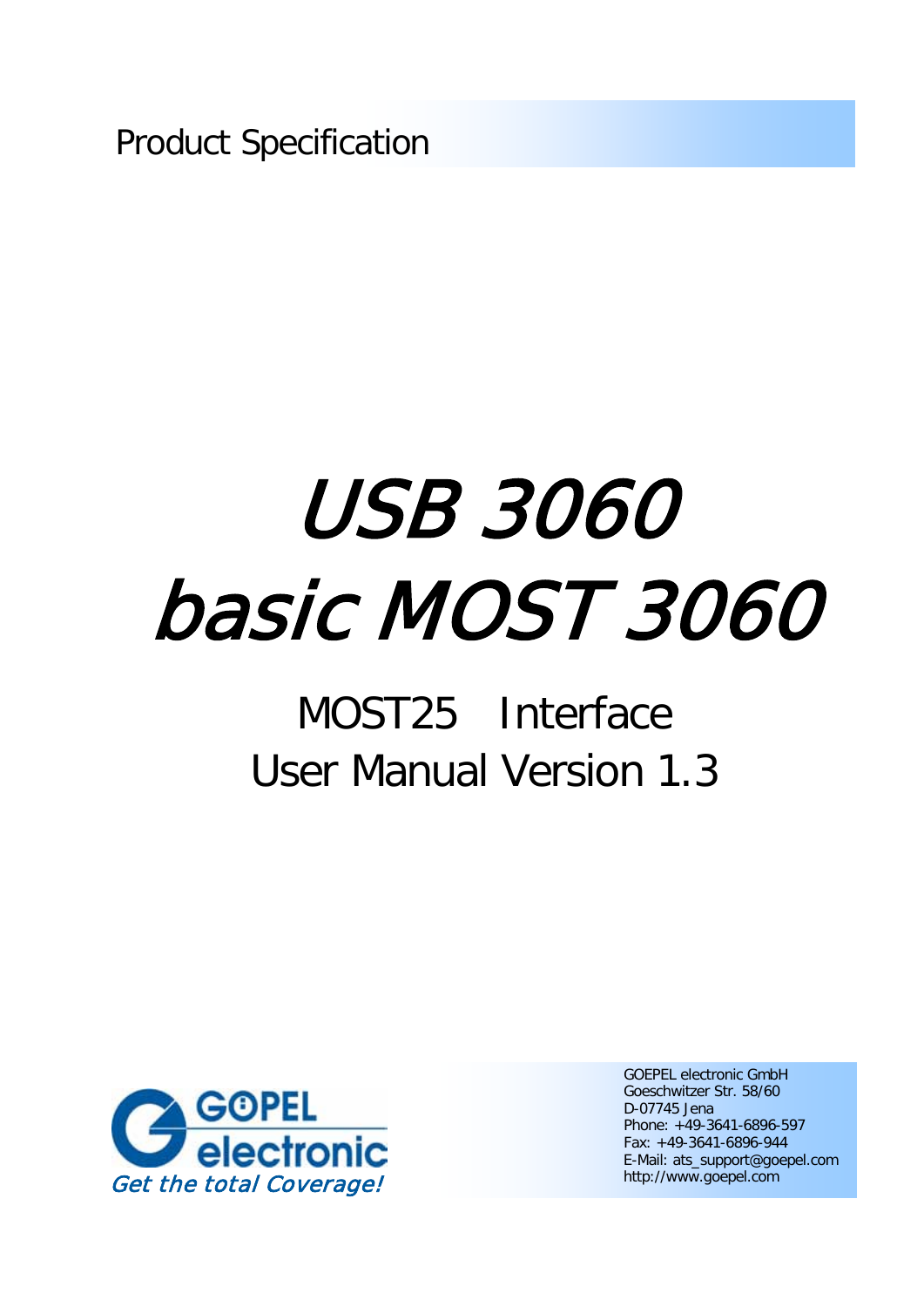### **© 2012 GOEPEL electronic GmbH. All rights reserved.**

The software described in this manual as well as the manual itself are supplied under license and may be used or copied only in accordance with the terms of the license. The customer may make one copy of the software for safety purposes.

The contents of the manual is subject to change without prior notice and is supplied for information only.

Hardware and software might be modified also without prior notice due to technical progress.

In case of inaccuracies or errors appearing in this manual, GOEPEL electronic GmbH assumes no liability or responsibility.

Without the prior written permission of GOEPEL electronic GmbH, no part of this documentation may be transmitted, reproduced or stored in a retrieval system in any form or by any means as well as translated into other languages (except as permitted by the license).

GOEPEL electronic GmbH is neither liable for direct damages nor consequential damages from the company's product applications.

printed: 08.11.2012

All product and company names appearing in this manual are trade names or registered trade names of their respective owners.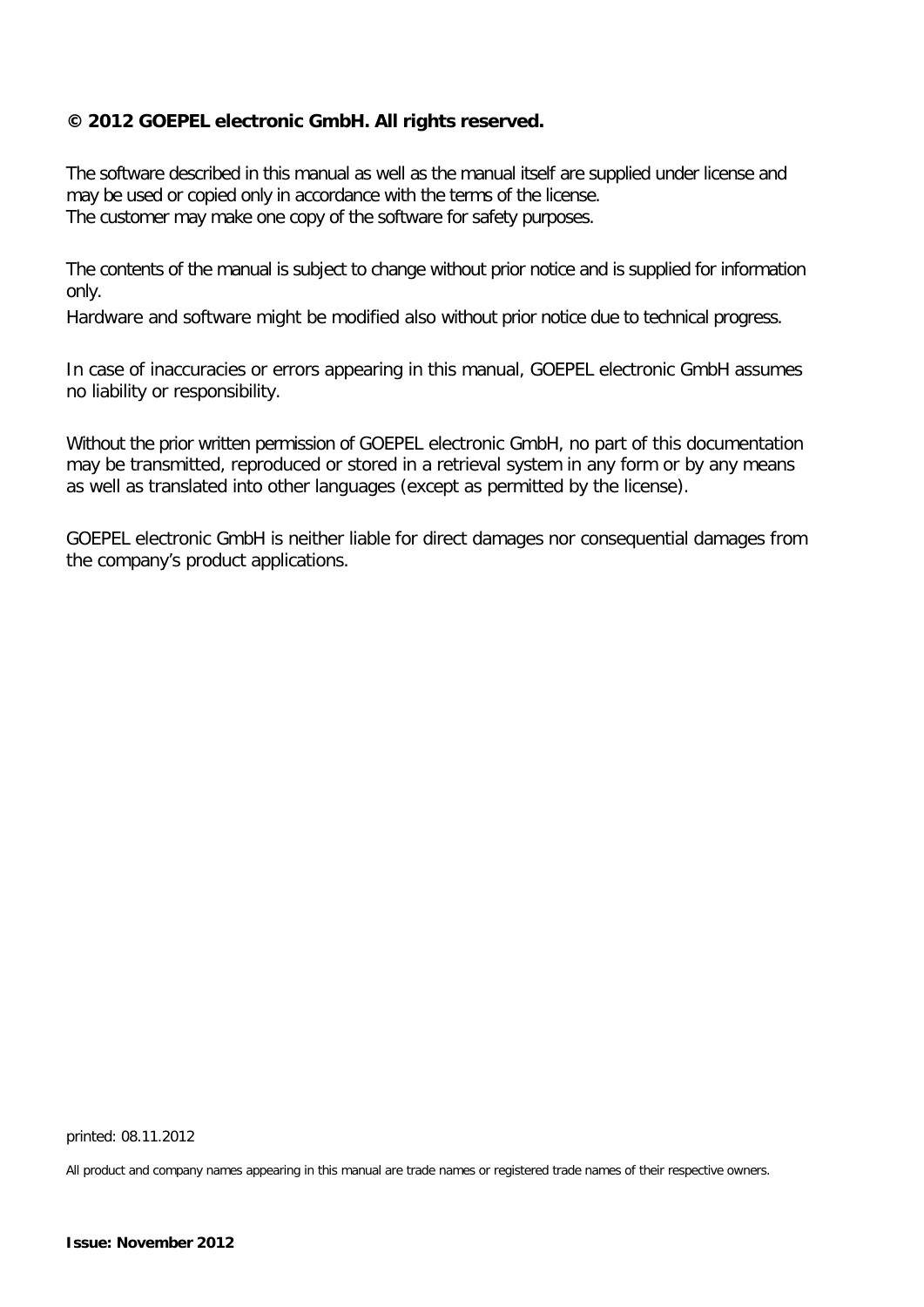| 1.                      |                                                                                                                                                                                                                                     |  |
|-------------------------|-------------------------------------------------------------------------------------------------------------------------------------------------------------------------------------------------------------------------------------|--|
|                         | HARDWARE INSTALLATION OF USB 3060 BOARDS 1-1<br>1.1<br>1.2                                                                                                                                                                          |  |
| $\overline{\mathbf{2}}$ |                                                                                                                                                                                                                                     |  |
|                         | 2.1<br>2.2<br>2.2.1<br>USB 3060 / basic MOST 3060 Properties2-4<br>2.2.2<br>2.3<br>2.3.1<br>2.3.2<br>2.3.3<br>2.3.4<br>2.3.5<br>2.3.6<br>2.4                                                                                        |  |
| 3                       |                                                                                                                                                                                                                                     |  |
|                         | 3.1<br>3.2<br>3.2.1<br>3.2.1.1<br>3.2.1.2<br>3.2.1.3<br>3.2.1.4<br>3.2.1.5<br>3.2.1.6<br>3.2.1.7<br>3.2.1.8<br>3.3.1<br>3.3.2 LLB using the Windows Device Driver3-13<br>3.4<br>USB CONTROLLER CONTROL COMMANDS3-14<br>3.5<br>3.5.1 |  |
|                         | 3.5.3                                                                                                                                                                                                                               |  |

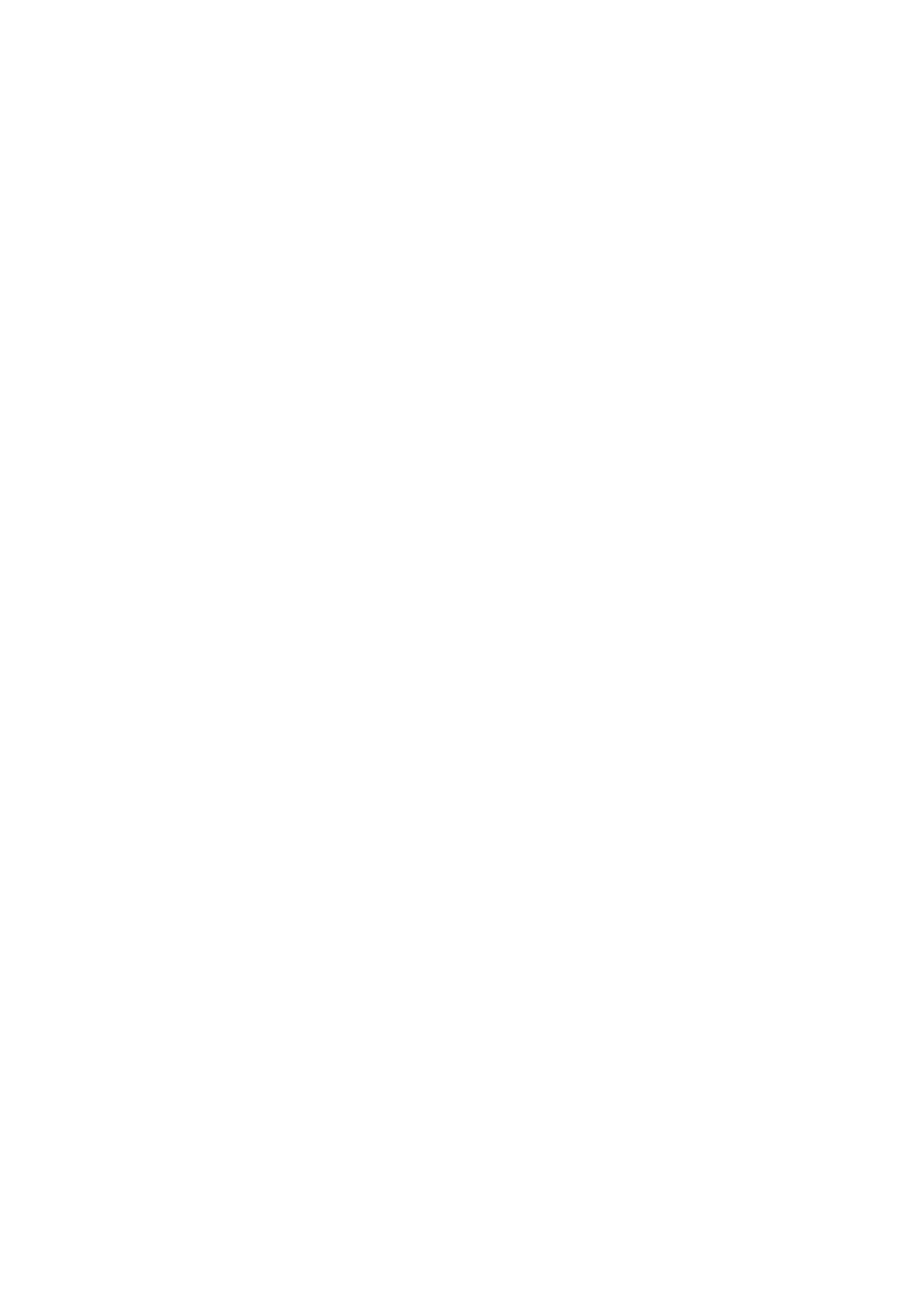## <span id="page-4-0"></span>**1 Installation**

## <span id="page-4-1"></span>**1.1 Hardware Installation of USB 3060 Boards**



Please make absolutely certain that all of the installation procedures described below are carried out with your system switched off.

For the hardware installation of a **basic MOST 3060**, only the cables for **USB** and **Power supply** (if applicable) have to be connected (see [Hardware\)](#page-6-0).



Electro Static Discharge (ESD) can harm your system and destroy electronic components. This can lead to irreparable damage on both the **basic MOST 3060** or **USB 3060** device and the belonging system as well as to unexpected malfunction of your test system. Therefore do not touch the board surface or any connector pins and electronic components.

For the hardware installation of a **USB 3060** board, open your **USB** system according to its conditions and select a free slot. Insert the board carefully into the prepared slot. Use the lever at the front plate in order to push in the board finally.

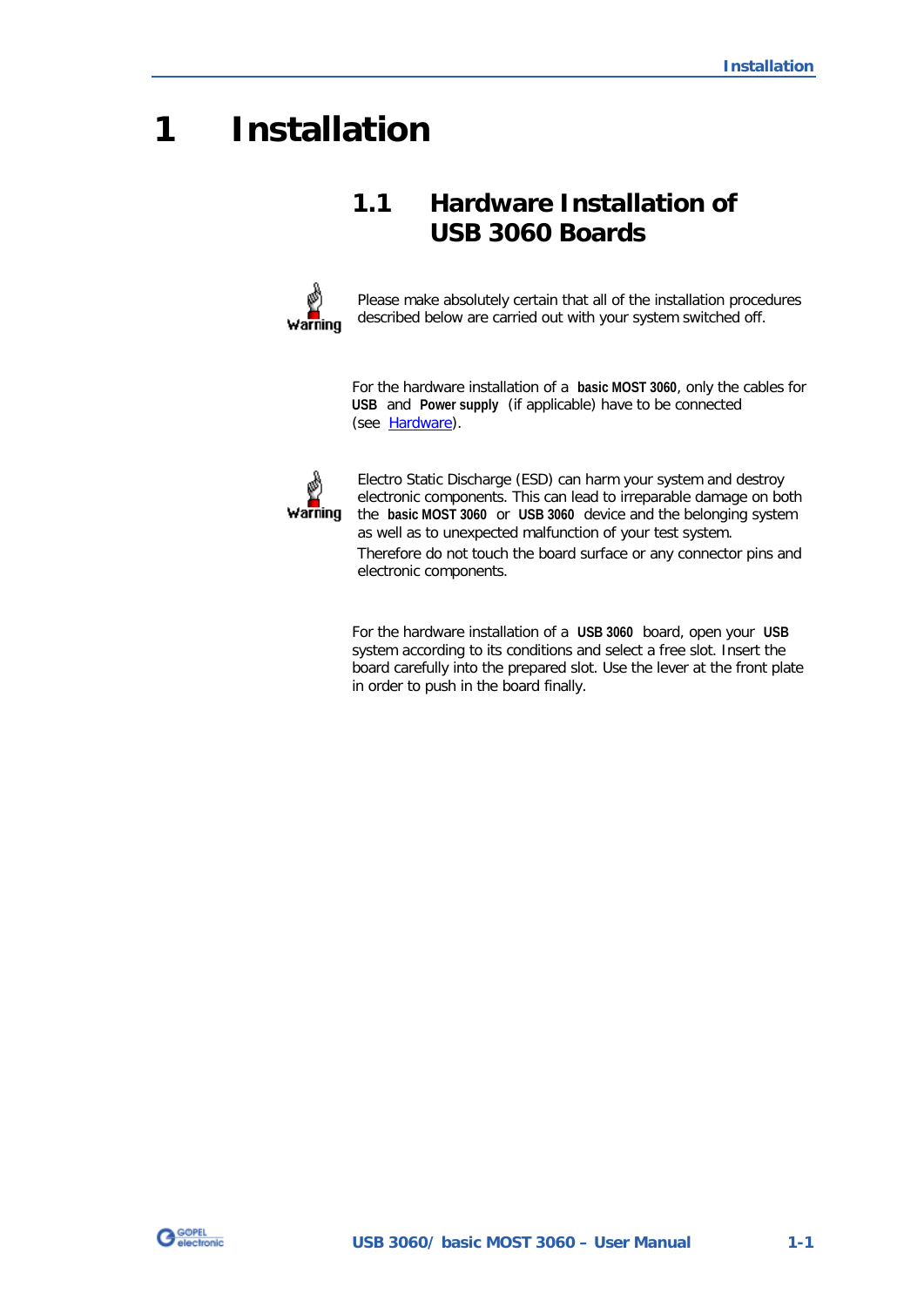## <span id="page-5-0"></span>**1.2 USB Driver Installation**

For proper installation of the **GOEPEL electronic** USB driver on your system, we recommend to execute the **G-USB** driver setup. To do that, start the G-USB-Setup-\*.exe setup program (of the supplied CD, "\*" stands for the version number) and follow the instructions.



The available device driver supports Windows® 2000, 7 and XP systems.



The following step is only required in case you do not use the **G-API**.

If you want to create your own software for the boards, you possibly need additional files for user specific programming (\*.LLB, \*.H). These files are not automatically copied to the computer and have to be transferred individually from the supplied CD to your development directory.

After driver installation, you can check (for example by the Windows<sup>®</sup> Device Manager) whether the boards are properly embedded by the system.

Among others, the following figure shows the successful embedding of four **USB 3060** boards or **basic MOST 3060** devices (USB 3060):



Figure 1-1: Display of Device Manager



Please note that the Device Manager shows ALL USB controllers supported by this  $G\text{-}USB$  driver.

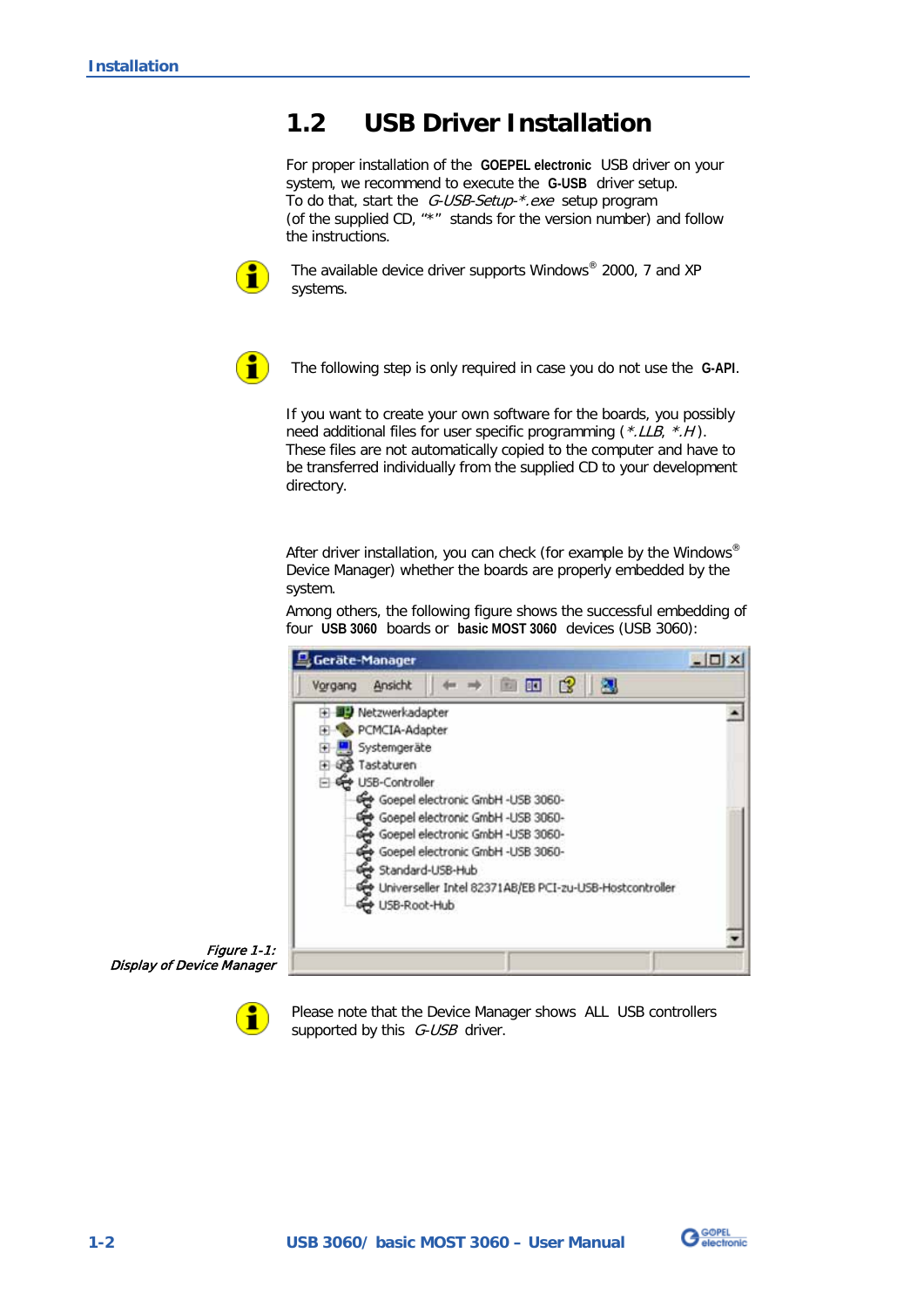## <span id="page-6-0"></span>**2 Hardware**

## <span id="page-6-1"></span>**2.1 Definition**

**USB 3060 MOST25** boards are **GOEPEL electronic** communication boards with USB 2.0 interface (MOST = **M**edia **O**riented **S**ystems **T**ransport). These boards are used in the field of media electronics, for example to test entertainment systems in automotive technology.



Figure 2-1: USB 3060



For operating **USB 3060** boards you need the **GOEPEL electronic USB Rack** which can cover up to **16 GOEPEL electronic USB** boards. In this case, power supply comes from the built-in power supply unit.

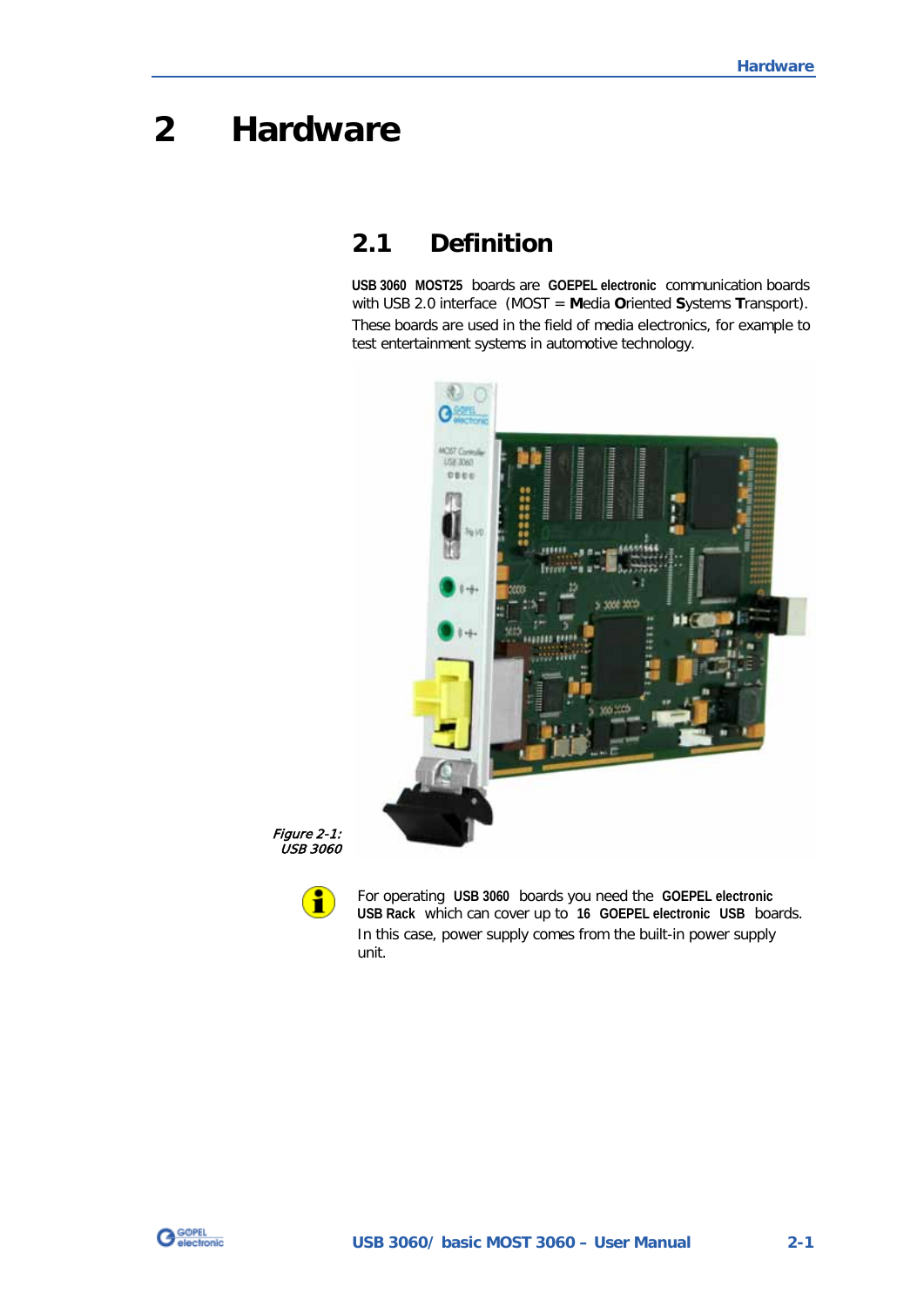**USB 3060** boards offer the following resources:

- 1 optical **MOST25** interface
- $\sim$ Support of three operation modes: **Master**, **Slave**, **Bypass**
- **Spy** Function: Possibility of monitoring the **MOST** data as passive bus partner (board in the **Bypass** mode) or as active bus partner (board in the **Master** or **Slave** mode)
- $\mathbb{Z}^{\mathbb{Z}}$ Independent timer onboard with a time stamp resolution of **8 ns**
- $\mathbf{a}$ Possibility of master frame rate change-over between **44.1 kHz** and **48 KHz**
- Analogue Audio **LINE IN** and **LINE OUT** connections
- **Ring break diagnosis** function via frontal plug connector
- Extended trigger functions with two trigger inputs and four trigger outputs to the frontal plug connector or to the backplane
- The **MOST** interface has a 32 bits µController (TriCore TC1796, 150MHz) with 8 Mbytes SRAM onboard
- Display of the controller states by four LEDs at the front panel (see [LED Display\)](#page-12-0)

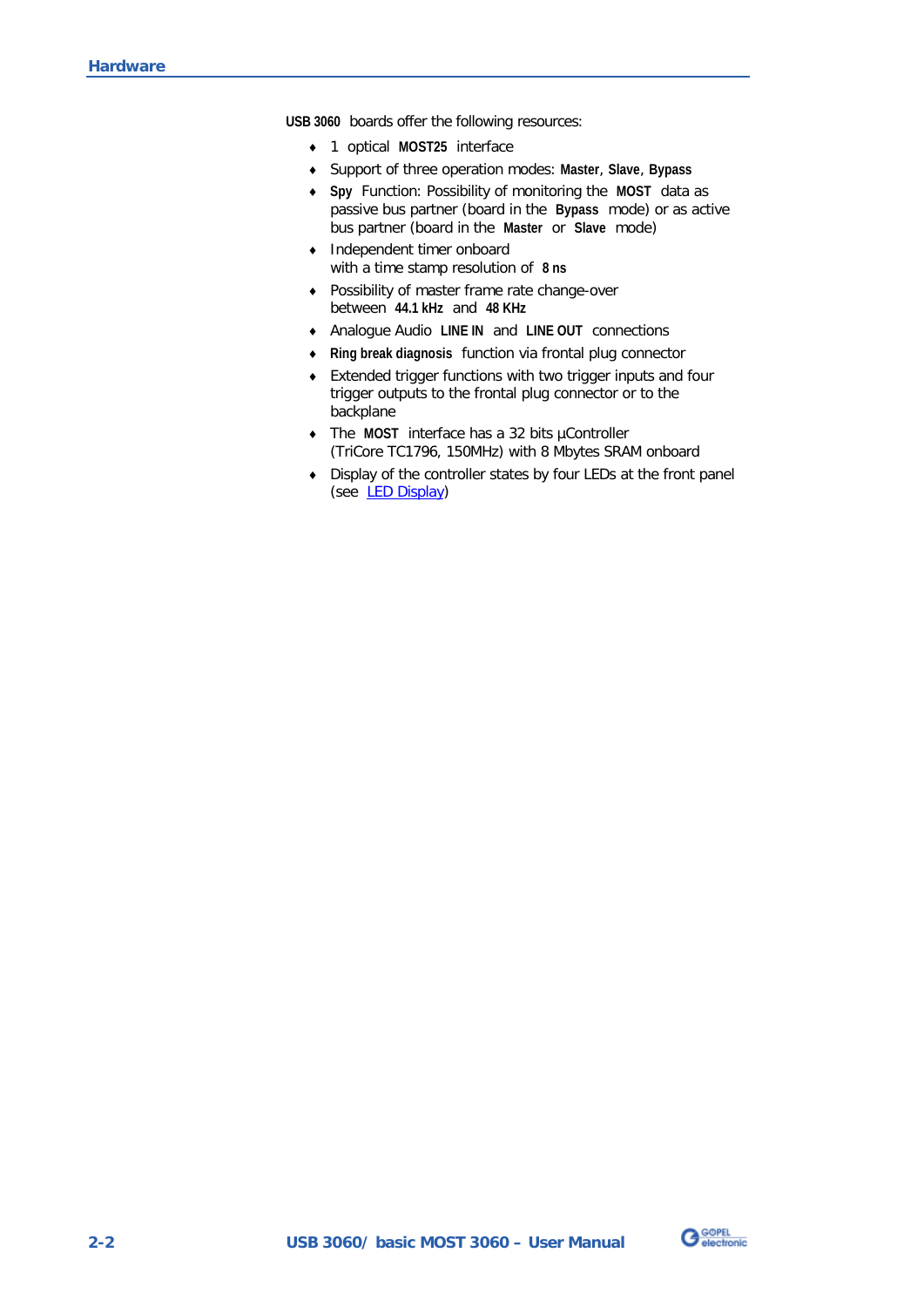**basic MOST 3060** is a **GOEPEL electronic** stand-alone device based on a **USB 3060** communication board to be connected to a PC or laptop. It was in particular developed for applications out of complex test systems.



Figure 2-2: basic MOST 3060

> When operating **basic MOST 3060** at passive USB hubs or laptops with low current capacity, power supply is effected via the two **ext. Power Supply** females (red = plus/ blue= minus) at the device's rear side (opposite to the **MOST** communication interface side). The blue female is connected with the GND connections of the USB interface.



In the case your **basic MOST 3060** is connected to an **active USB Port** with  $I_{Lmax}$  = 500 mA, power supply is also possible via this port. Then, do not connect the **ext. Power Supply** females.

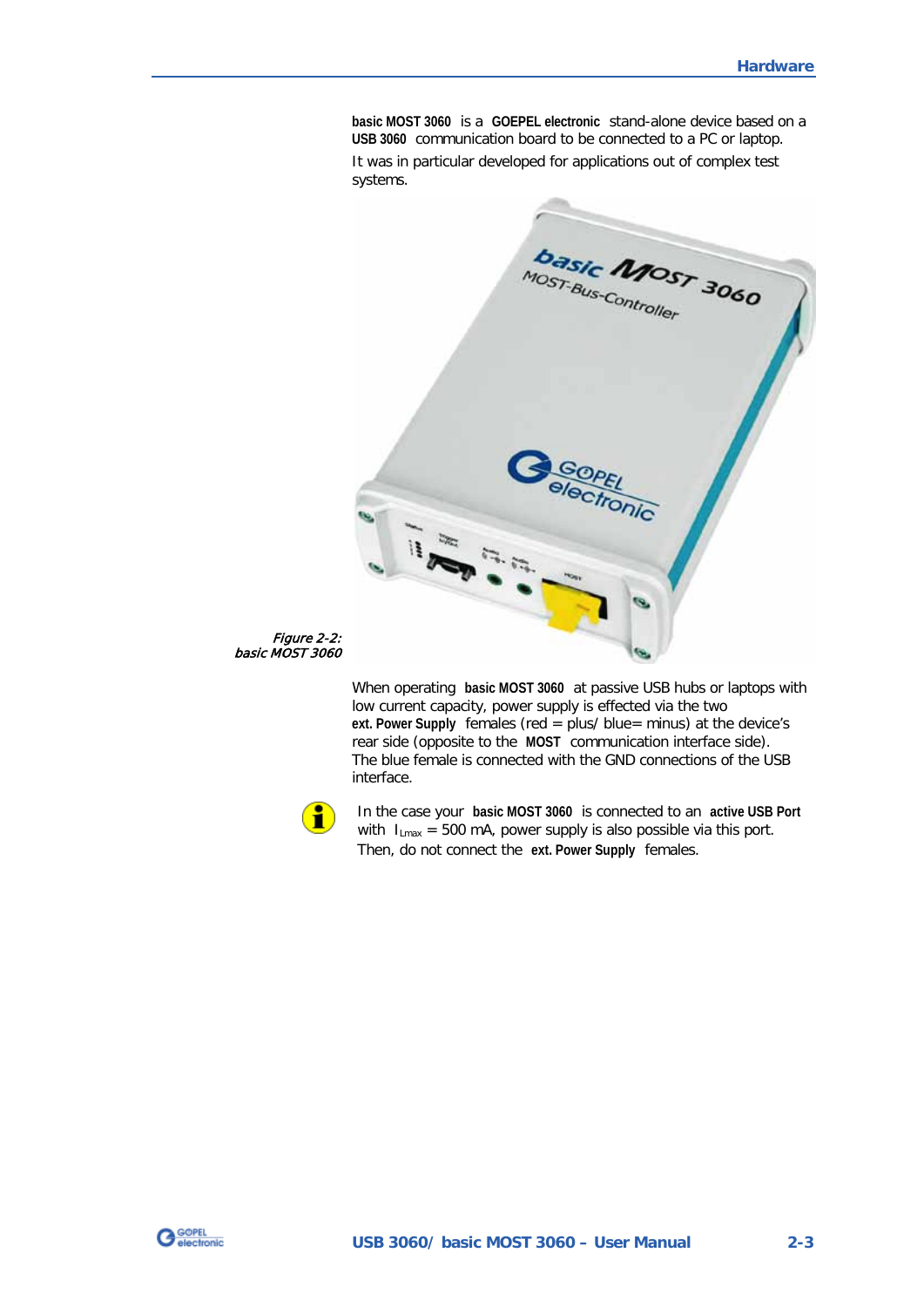## <span id="page-9-0"></span>**2.2 Technical Specification**

## <span id="page-9-1"></span>2.2.1 Dimensions

(Width x Height x Depth):

- **USB 3060**: 4 HP x 130 mm x 185 mm
- **basic MOST 3060**: 130 mm x 55 mm x 200 mm



## <span id="page-9-2"></span>2.2.2 USB 3060 / basic MOST 3060 Properties

|                  | Symbol   Parameter                                                 | Min. | Typ.              | Max. | Unit  | <b>Remarks</b>                                                                  |
|------------------|--------------------------------------------------------------------|------|-------------------|------|-------|---------------------------------------------------------------------------------|
| $U_{BAT}$        | Battery voltage                                                    |      | $12 \overline{ }$ | 27   | ۷     | Only relevant for<br>Ring break diagnosis                                       |
| $U_{\text{ext}}$ | ext. Power Supply:<br>External power supply<br>for basic MOST 3060 | 8    | 12                | 25   | ٧     | In case of active USB Port<br>with $I_{Lmax}$ = 500 mA also<br>possible via USB |
|                  | <b>Transmission rate</b>                                           |      |                   | 25   | MBaud |                                                                                 |
|                  | External trigger input                                             | 3,3  |                   | 27   | V     |                                                                                 |
|                  | External trigger output                                            |      | 5,0               |      | V     |                                                                                 |



Please use the delivered USB cable to connect **USB 3060**/ **basic MOST 3060** devices to the PC's USB interface. Other cables may be inapplicable.

**G** GOPEL

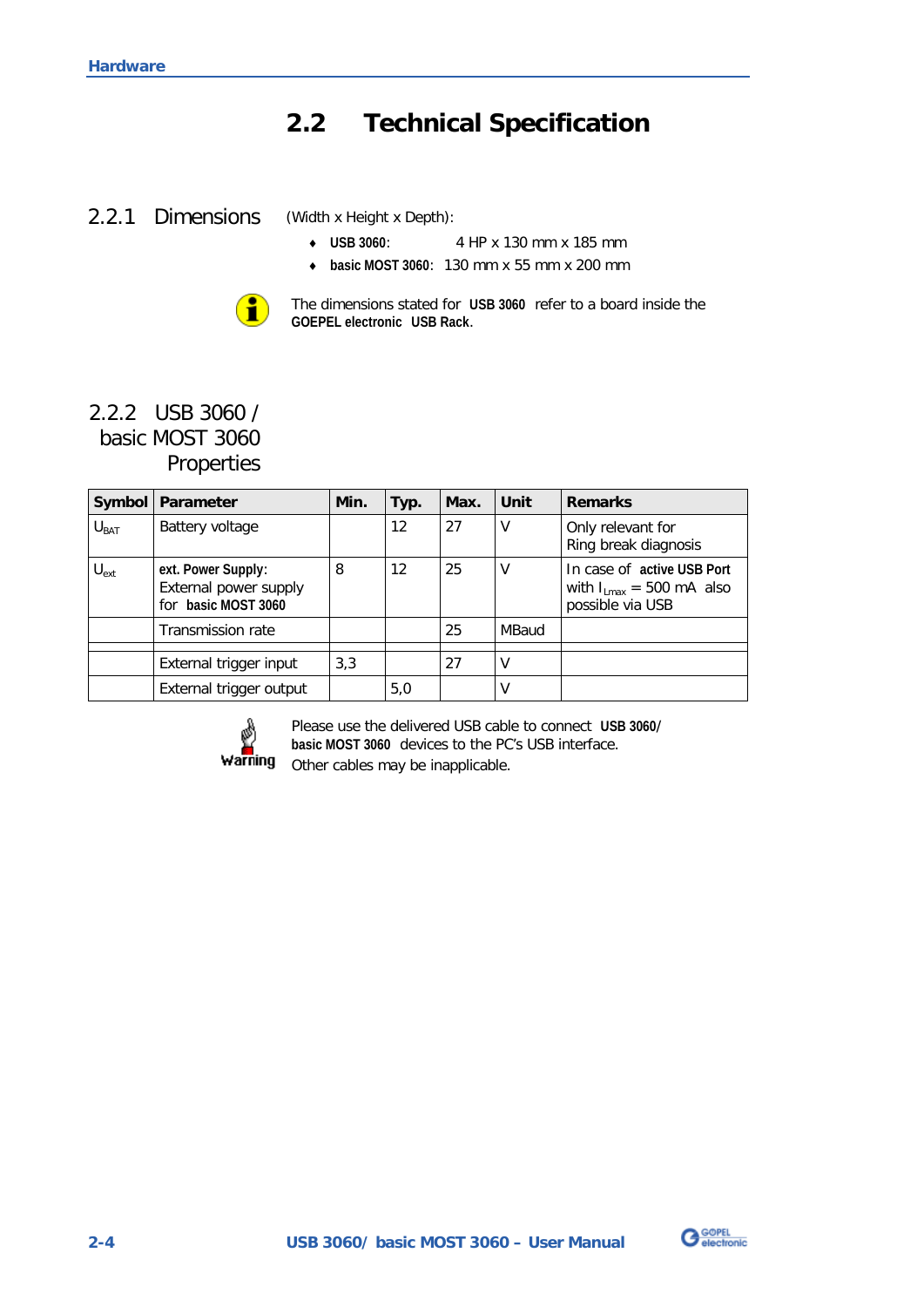## <span id="page-10-0"></span>**2.3 Construction**

## <span id="page-10-1"></span>2.3.1 General

In their basic version, **USB 3060** boards have one **MOST25** interface. [Figure 2-3](#page-10-3) shows schematically the board construction as a block diagram.

For **USB 3060**/ **basic MOST 3060** devices, the **USB Controller** provides the interface to the **USB** bus. It includes all the function blocks required for the communication with the **USB** bus.

The **USB 3060** board, developed for the **GOEPEL electronic USB Rack**, has additional signal connections (GPIO) via the USB Connector. These connections can be interconnected for communication between several boards.

At **basic MOST 3060** devices, GPIO connections are not used.



<span id="page-10-3"></span>Figure 2-3: Block diagram of a USB 3060 Communication board

<span id="page-10-2"></span>2.3.2 AddressingSeveral **USB 3060** boards in the **GOEPEL electronic USB Rack** are exclusively addressed according to their serial numbers (see [Software\)](#page-14-0): The board with the LEAST serial number is always the board with the number  $1$  (that means, DeviceNumber =  $1$ .) To improve clarity, we recommend to arrange several **USB 3060** Tip/ boards in the order of ascending serial numbers in the **GOEPEL electronic USB Rack**.

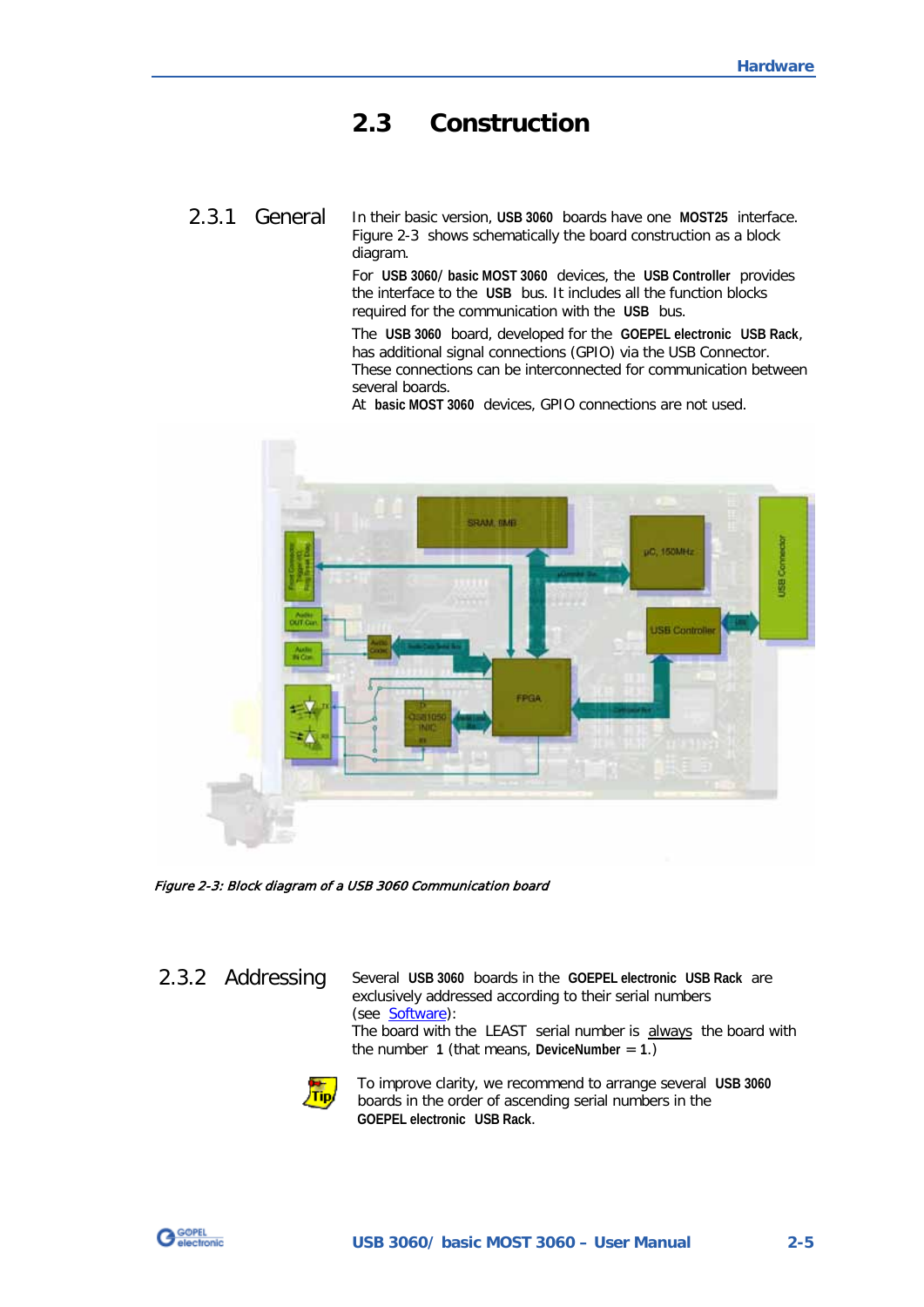<span id="page-11-1"></span><span id="page-11-0"></span>

| 2.3.3 Trigger<br><b>Behavior</b> | The MOST interface provides two additional trigger input and four<br>additional trigger output connections to the frontal plug connector to<br>be interconnected by the corresponding driver configuration (not<br>software supported for the time being). |
|----------------------------------|------------------------------------------------------------------------------------------------------------------------------------------------------------------------------------------------------------------------------------------------------------|
| 2.3.4 MOST<br>Interface          | For proper operation of a MOST interface in a network, all partners<br>must communicate with the same system clock. This depends, among<br>others, on the Master frame rate of the system.                                                                 |
|                                  | USB 3060 support the following Master frame rates:                                                                                                                                                                                                         |
|                                  | 48 kHz<br>and                                                                                                                                                                                                                                              |
|                                  | $\cdot$ $\alpha$ 1 kHz                                                                                                                                                                                                                                     |

**44.1 kHz**

(G-API command **G\_Most\_Node\_SetProperties**, parameter **ClockMode**).

#### <span id="page-11-2"></span>Type: miniDSub 9 poles, male The **XS1** frontal connector offers four trigger outputs, two trigger inputs and the connections for the **Ring break diagnosis** interface to the user. As an option, **GOEPEL electronic** can deliver a cable for connecting the 2.3.5 Connector Assignment

frontal connector. One cable end is designed as a counterpart to **XS1** (that means miniDSub 9 poles, female). The other end is not connected and can be configured by the user himself.

The connector assignment and the colors of the belonging wires are identical for **USB 3060** and **basic MOST 3060** according to the following table:

| No. | <b>XS1 contact</b> | Signal name      | <b>Remarks</b>                           | Wire color |
|-----|--------------------|------------------|------------------------------------------|------------|
|     |                    | TRGO_1           | Trigger output 1                         | black      |
| 2   | 6                  | TRGO_2           | Trigger output 2                         | green      |
| 3   | $\overline{2}$     | TRGO_3           | Trigger output 3                         | yellow     |
| 4   | 7                  | TRGO_4           | Trigger output 4                         | blue       |
| 5   | 4                  | TRGI 1           | Trigger input 1                          | orange     |
| 6   | 5                  | TRGI_2           | Trigger input 2                          | red        |
| 7   | 3                  | GND              | Ground potential                         | brown      |
| 8   | 8                  | $U_{\text{BAT}}$ | Reference potential Ring break diagnosis | white      |
| 9   | 9                  | RingDiag         | Data line Ring break diagnosis           | magenta    |
|     |                    |                  | No function                              | gray       |

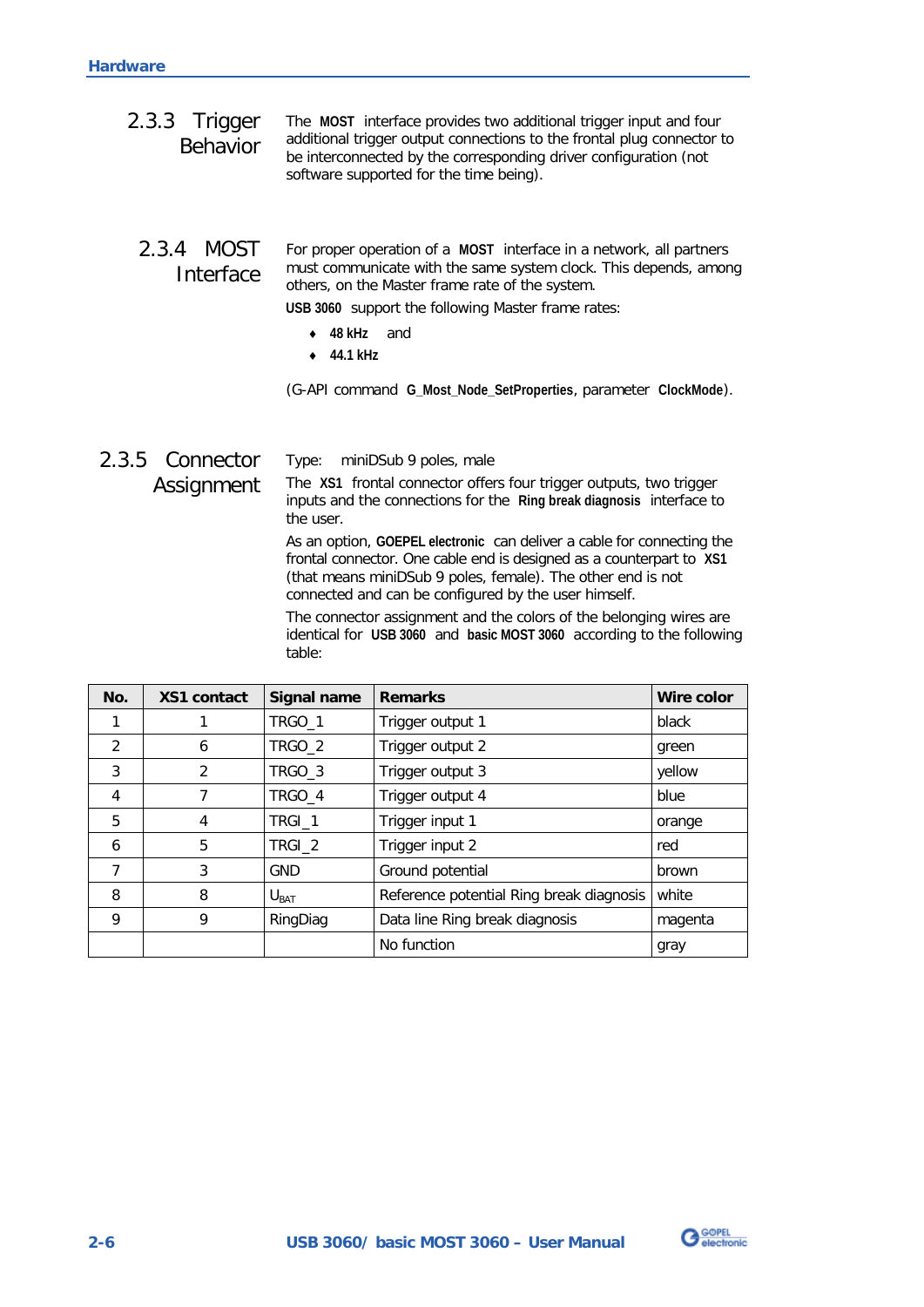## <span id="page-12-0"></span>2.3.6 LED Display

The LEDs arranged at the front panel indicate the current operation state of the micro controller of the **MOST** interface.



The following table shows important display states of these LEDs:

| <b>State</b>            |                  |                  |                  | <b>Remarks</b>                                                                    |
|-------------------------|------------------|------------------|------------------|-----------------------------------------------------------------------------------|
| LED <sub>1</sub>        | LED <sub>2</sub> | LED <sub>3</sub> | LED <sub>4</sub> |                                                                                   |
| Alternately<br>blinking |                  |                  |                  | Bootloader software runs; Error reason (probably):<br>Software reset not executed |
|                         |                  |                  |                  | Firmware runs                                                                     |
| <b>ON</b><br>(shortly)  |                  |                  |                  | Display while Firmware commands are executed                                      |
|                         |                  | <b>ON</b>        |                  | MOST bus: Light on                                                                |
|                         |                  |                  | <b>ON</b>        | MOST bus: Locked                                                                  |



This LED display is effected with low priority and can be affected by other running programs.

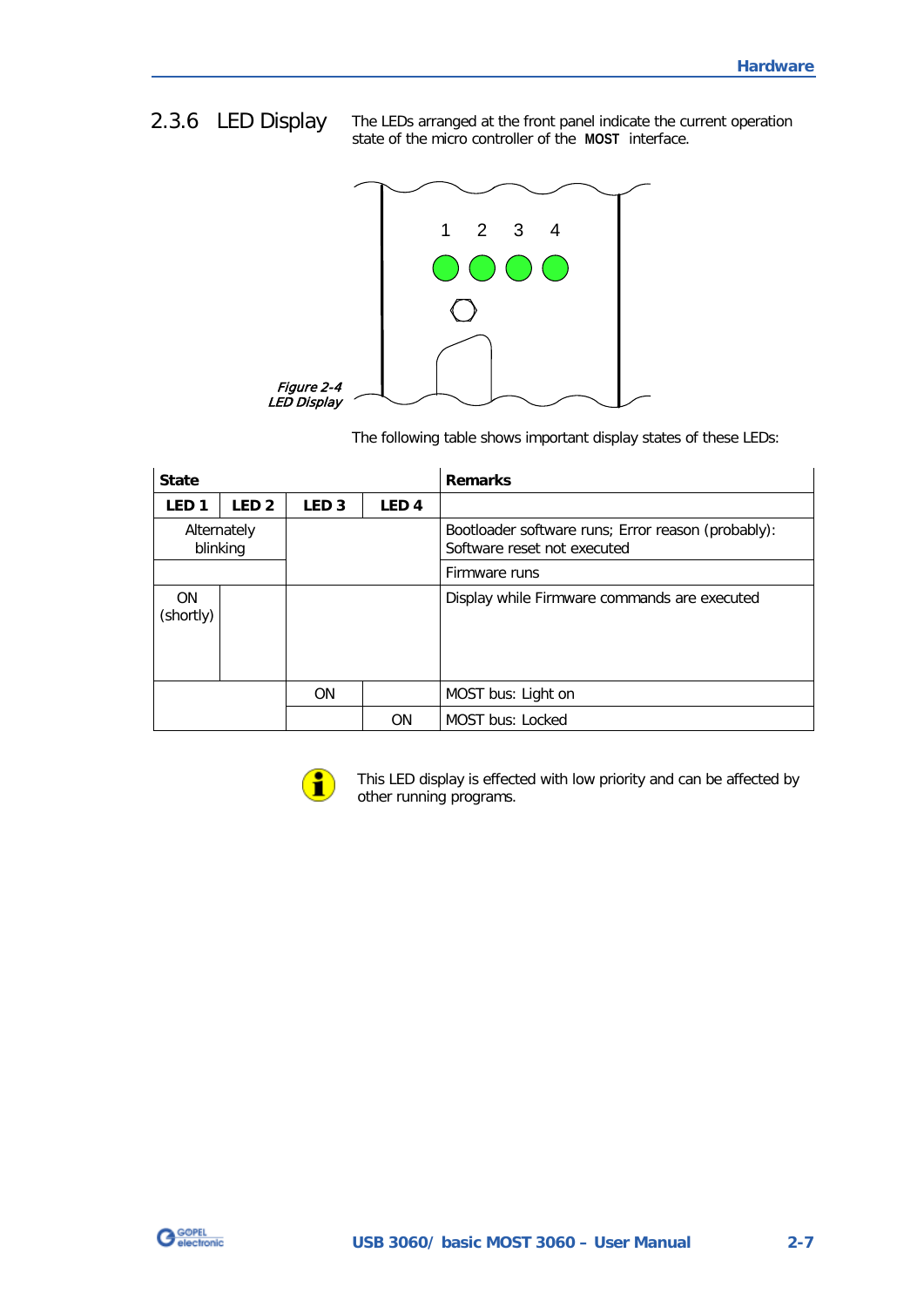## <span id="page-13-0"></span>**2.4 Delivery Notes**

**USB 3060** boards/ **basic MOST 3060** devices are delivered as follows with one **MOST25** interface per board/ device:

- USB 3060.00  $\mathbf{u}$
- $\omega$ basic MOST 3060.00

As an option, the cable described in section Connector Assignment can be delivered:

 $\omega_{\rm c}$ CAB 3060.10

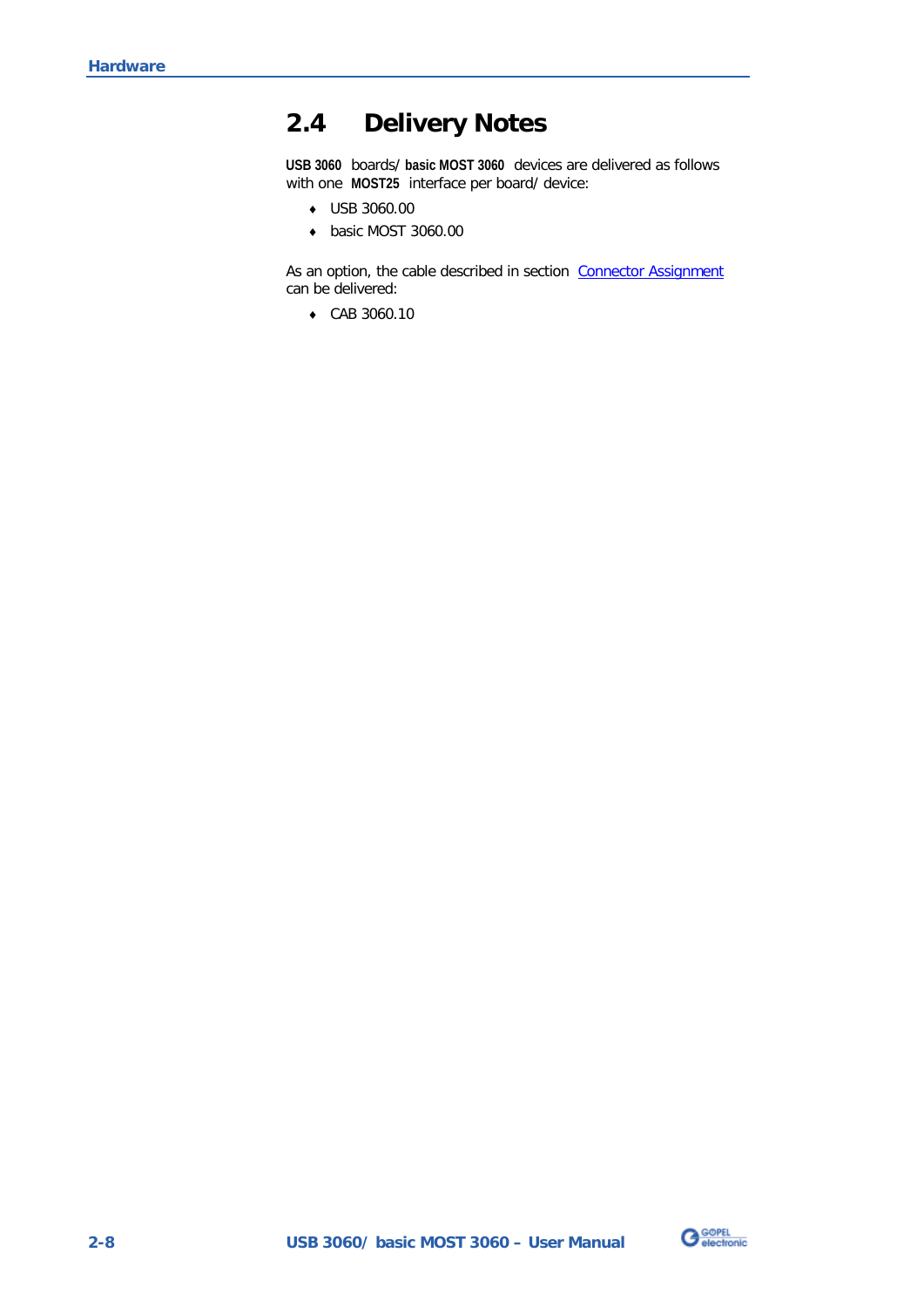## <span id="page-14-0"></span>**3 Software**

There are three ways to integrate **USB 3060**/ **basic MOST 3060** hardware in your own applications:

- $\omega_{\rm c}$ [Programming via G-API](#page-15-0)
- $\ddot{ }$ [Programming via DLL Functions](#page-16-0)
- [Programming with LabVIEW](#page-26-0)  $\cdot$

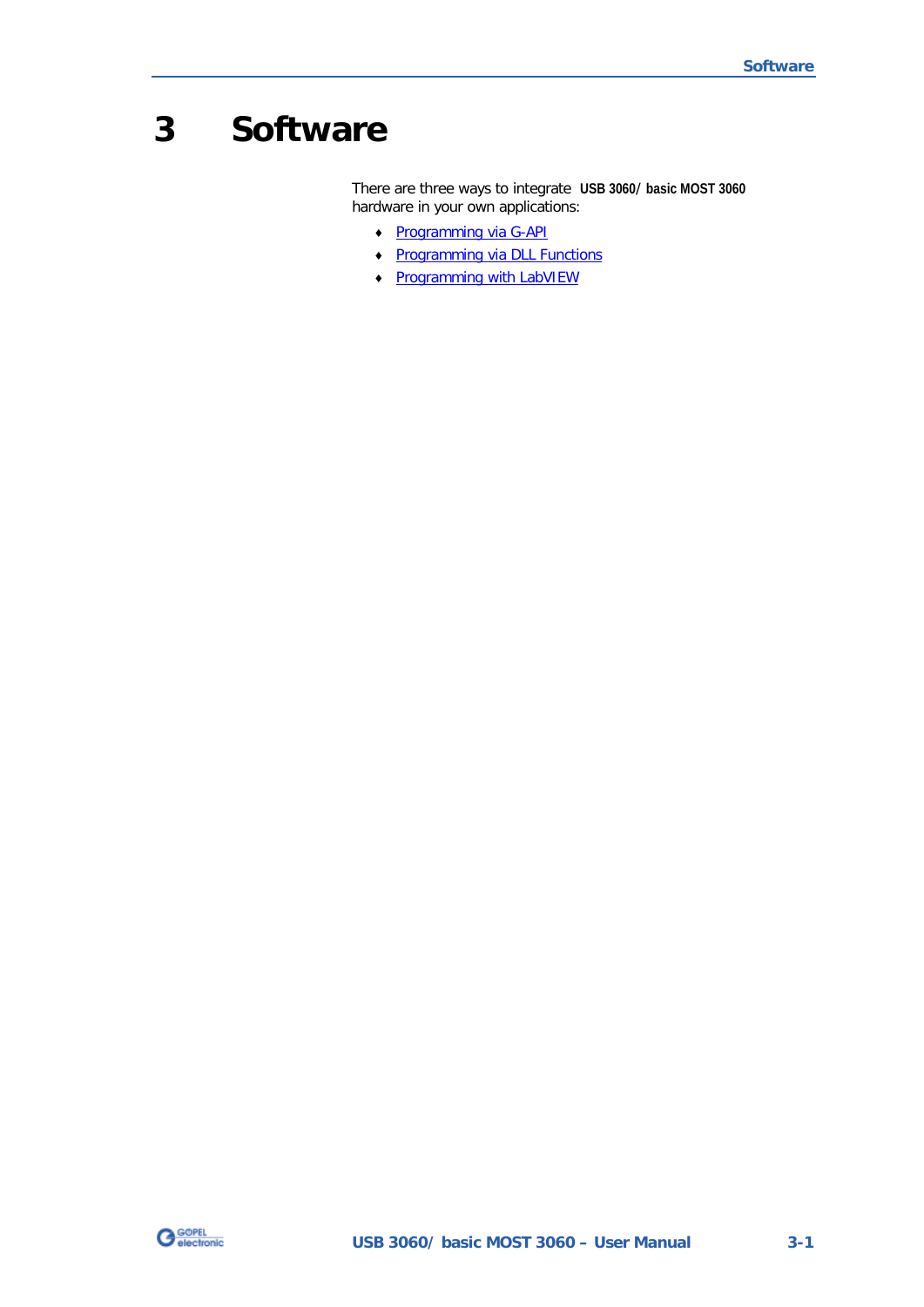## <span id="page-15-0"></span>**3.1 Programming via G-API**

The **G-API** (GOEPEL-API) is the "C" user interface for **GOEPEL electronic** hardware under Windows®. So the **G-API** is the preferred programming environment for this hardware.

It provides a wide, hardware independent command set for CAN, LIN, K-Line, FlexRay, MOST, LVDS, ADIO and Diagnostic services. No matter whether a PXI/ PCI, USB or Ethernet device is used – the commands remain the same.

The hardware abstraction introduced with the **G-API** gives the test application parallel access to the hardware, allowing one application to access multiple hardware interfaces, as well as multiple applications can access the same hardware interface in parallel.

Another feature introduced by the **G-API** is the asynchronous hardware access. This means no execution blocking for pending firmware commands. The command acknowledgement is provided via a callback mechanism.

With the **HardwareExplorer GOEPEL electronic** provides an efficient hardware configuration and management tool, offering users an easy way to manage their hardware configurations and identifying specific hardware interfaces by logical names. Using logical interface names in the application saves from rebuilding the application when porting it to another interface or controlling device, as the interface can be easily reassigned in the **HardwareExplorer**. Furthermore, the **HardwareExplorer** provides a simple means of testing the interaction between hardware and software by executing the integrated self-tests.

| Goepel electronic HardwareExplorer 1.3.3812                                                          |                                                                                                                                                                                                                                                                                                   |                                                                                                                                                   | $\Box$ |
|------------------------------------------------------------------------------------------------------|---------------------------------------------------------------------------------------------------------------------------------------------------------------------------------------------------------------------------------------------------------------------------------------------------|---------------------------------------------------------------------------------------------------------------------------------------------------|--------|
| Tools Help<br><b>File</b><br>$    -$<br>Ó                                                            |                                                                                                                                                                                                                                                                                                   |                                                                                                                                                   |        |
| ⊟ <sup></sup> Ea My System<br>Ė-------<br>Devices and Interfaces<br>□ ← USB3060 (11)<br>$\Box$ MOST1 | $\Box$ 1. Device<br>01. Available<br>02 Device Index<br>03. Host Communication Type<br>04. Serial Number<br>$\Box$ 2 Firmware<br>01 Use Dedicated Firmware<br>02. Firmware Version<br>03 Firmware Build Date<br>04 Firmware Build Time<br>05. Firmware Feature Code<br>06. Additional Information | True<br><b>USB</b><br>11<br><b>False</b><br>MOST 1.2.4 PXI3060/PCI3060/USB3060<br>Jun 26 2009<br>08:45:28<br>FFFFFFFF-FFFFFFFF-FFFFFFFFFFFFFFFFFF |        |
| ● Ready                                                                                              | 01. Available<br>Indicates if the device is currently connected to the system                                                                                                                                                                                                                     |                                                                                                                                                   |        |

Figure 3-1: HardwareExplorer

ñ

Please consult the **G-API** documentation for further information. This documentation and the installation software are located in the G-API folder of the supplied "Product Information" CD.

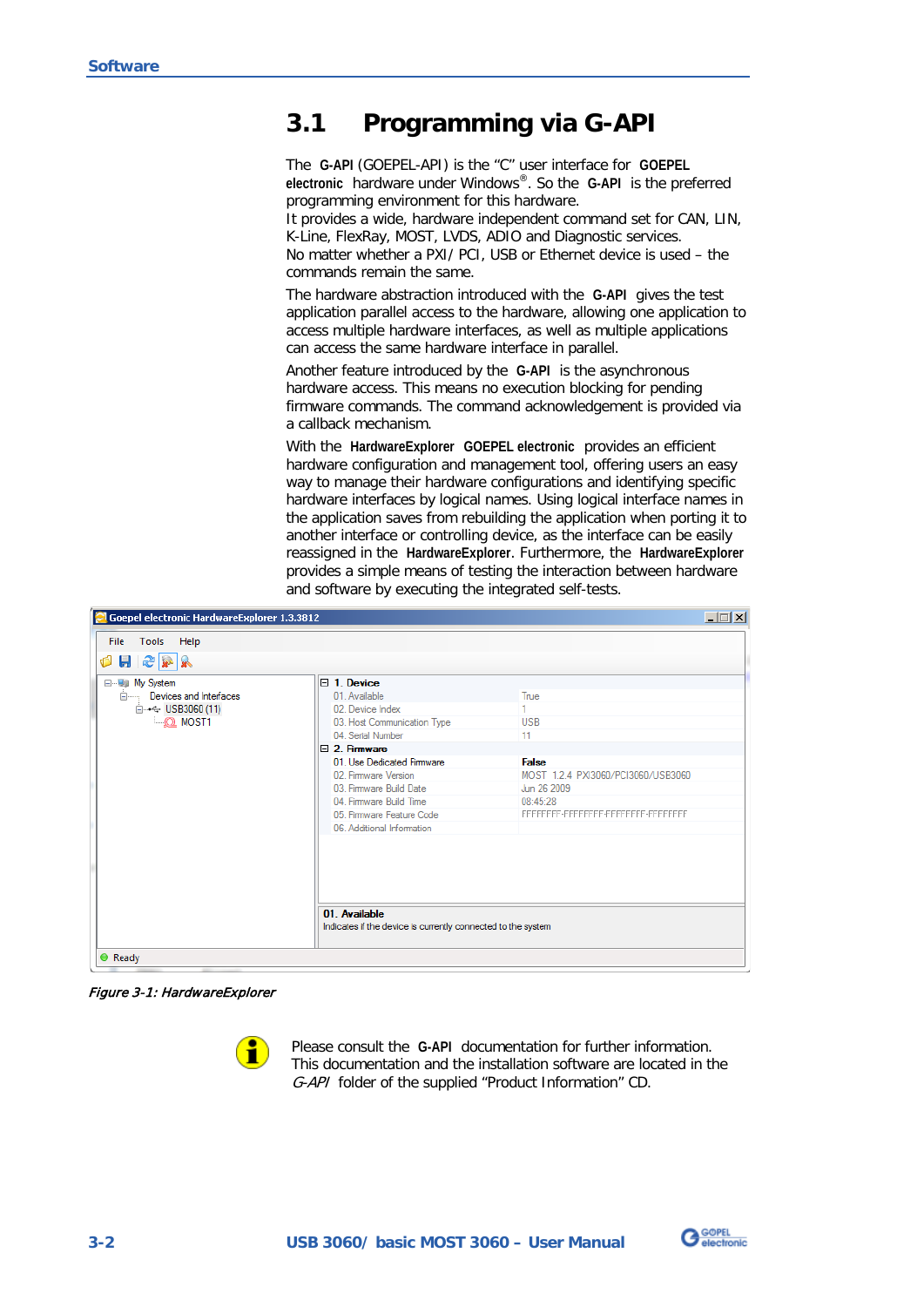## <span id="page-16-0"></span>**3.2 Programming via DLL Functions**

Programming via DLL Functions is possible also in future for existing projects which can not be processed with the **GOEPEL electronic** programming interface **G-API**.

We would be pleased to send the **GOEPEL Firmware** documentation to you on your request. Please get in touch with our sales department in case you need that.



Ĥ

The **GUSB\_Platform** expression used in the following function description stands for the name of a **GOEPEL electronic USB** driver.

For the used structures, data types and error codes refer to the headers – you find the corresponding files on the supplied CD.



In this User Manual, **Controller** means ALWAYS the microcontroller assigned to the **MOST** interface of a **USB 3060**/ **basic MOST 3060** device.

On the other hand, **USB Controller** means ALWAYS the controller providing the USB 2.0 interface of the **USB 3060**/ **basic MOST 3060** device.

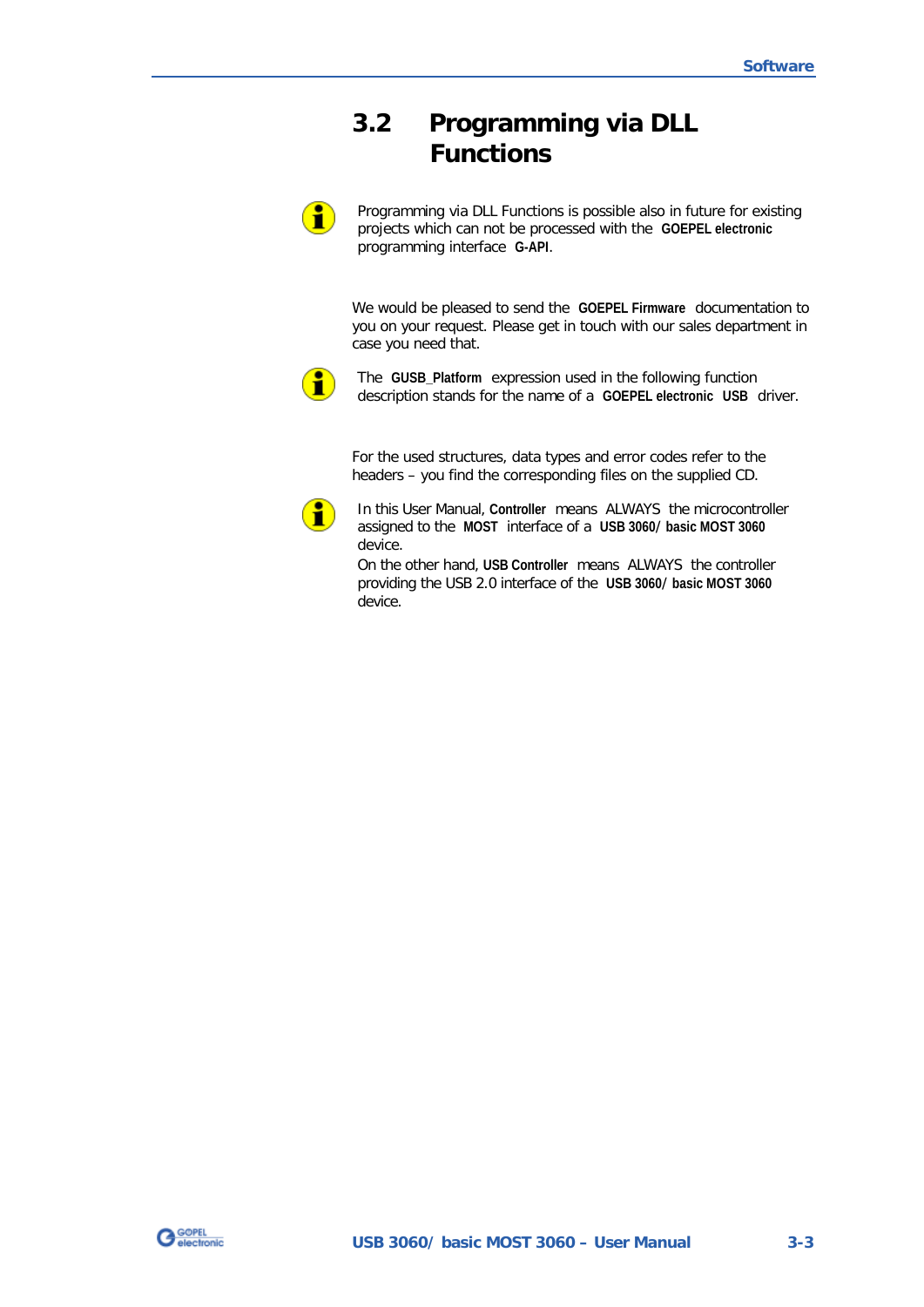<span id="page-17-0"></span>3.2.1 Windows Device Driver The DLL functions for programming using the Windows device driver are described in the following sections:

- [Driver\\_Info](#page-18-0)  ä,
- DLL\_Info  $\cdot$
- $\ddot{\phantom{a}}$ [Write\\_FIFO](#page-20-0)
- $\ddot{\phantom{a}}$ [Read\\_FIFO](#page-21-0)
- $\ddot{\phantom{0}}$ [Read\\_ FIFO\\_Timeout](#page-22-0)
- ä, [Write\\_ COMMAND](#page-23-1)
- $\mathbb{Z}$ [Read\\_ COMMAND](#page-24-0)
- [Xilinx\\_ Version](#page-25-1)   $\ddot{\phantom{a}}$

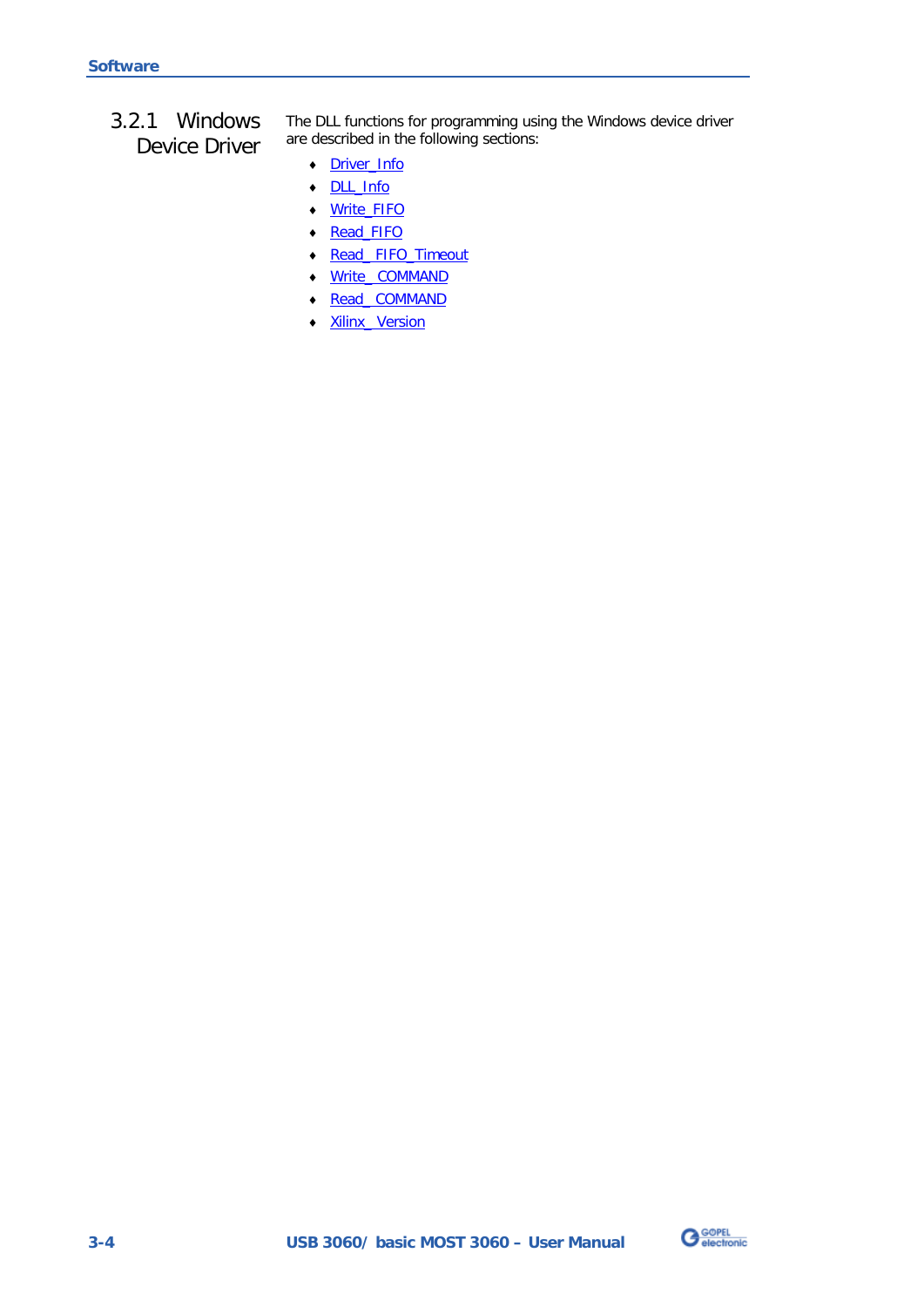## <span id="page-18-0"></span>3.2.1.1 Driver\_Info

The **GUSB\_Platform\_Driver\_Info** function is for the status query of the hardware driver and for the internal initialization of the required handles.



Executing this function at least once is obligatory before calling any other function of the **GUSB\_Platform** driver.

#### **Format:**

int GUSB\_Platform\_Driver\_Info(GUSB\_Platform\_DriverInfo \*pDriverInfo, unsigned int LengthInByte)

#### **Parameters:**

Pointer, for example **pDriverInfo**, to a data structure For the structure, see the GUSB\_Platform.h file on the delivered CD

**LengthInByte** Size of the storage area **pDriverInfo** is pointing to, in bytes

#### **Description:**

The **GUSB\_Platform\_Driver\_Info** function returns information regarding the status of the hardware driver.

For this reason, the address of the **pDriverInfo** pointer has to be transferred to the function. By means of the **LengthInByte** parameter the function checks internally if the user memory is initialized correctly.

The function fills the structure **pDriverInfo** is pointing to with statements regarding the driver version, the number of all involved **USB** controllers (supported by this driver) and additional information, e.g. the serial number(s).



Making the hardware information available as well as initializing the belonging handles is obligatory for the further use of the USB hardware.

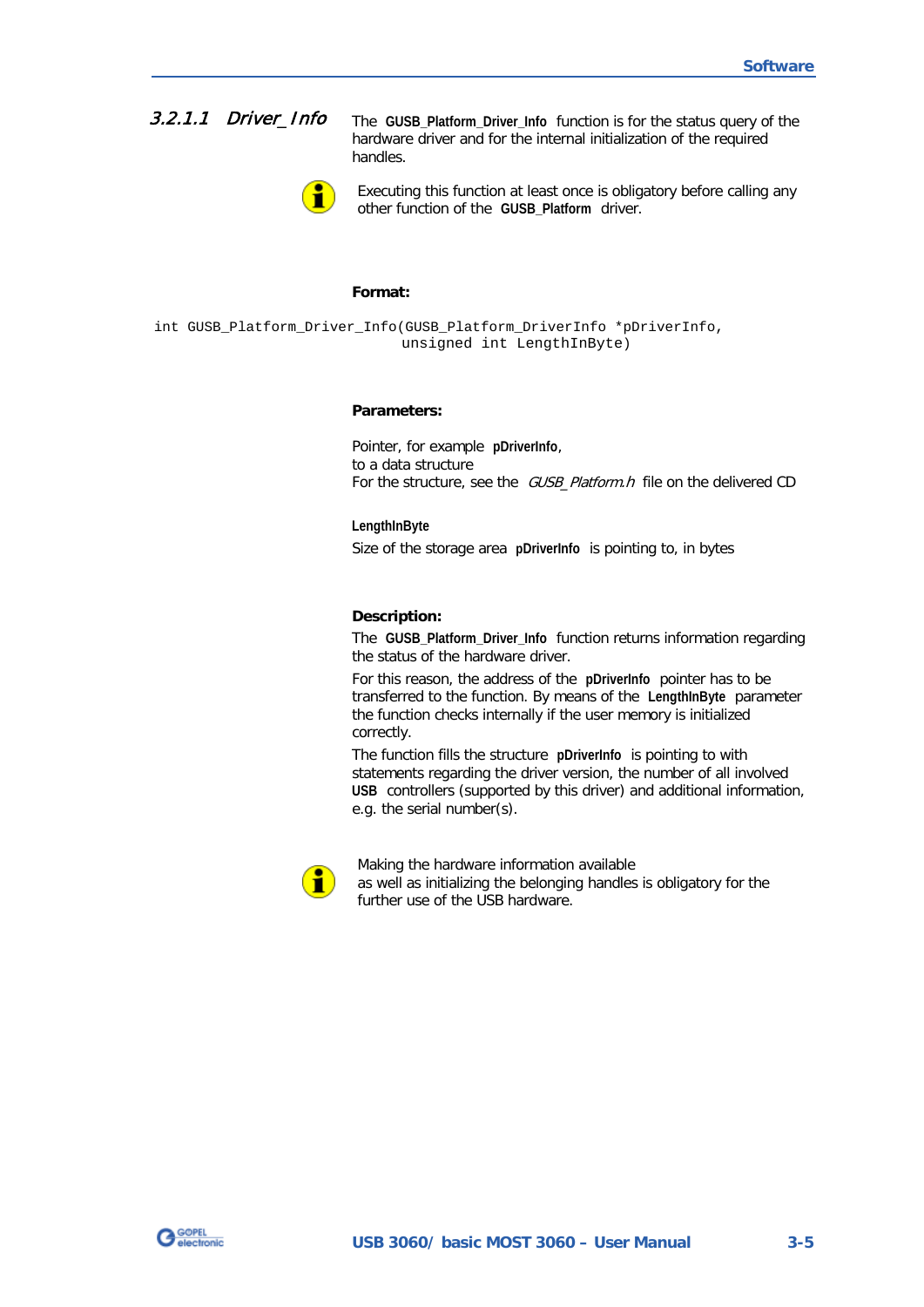<span id="page-19-0"></span>The **GUSB\_Platform\_DLL\_Info** function is for the version number query of the DLL. 3.2.1.2 DLL\_Info

#### **Format:**

int GUSB\_Platform\_DLL\_Info(GUSB\_Platform\_DLLinfo \*DLLinformation)

#### **Parameters**

Pointer, for example **DLLinformation**, to a data structure For the structure, see the GUSB\_Platform.h file on the delivered CD

#### **Description:**

The **GUSB\_Platform\_DLL\_Info** function returns the **DLLinfo** structure. The first integer value contains the version number of the GUSB\_Platform.dll.

#### **Examples:**

Version number **1.23** is returned as **123**, and version number **1.60** as **160**.

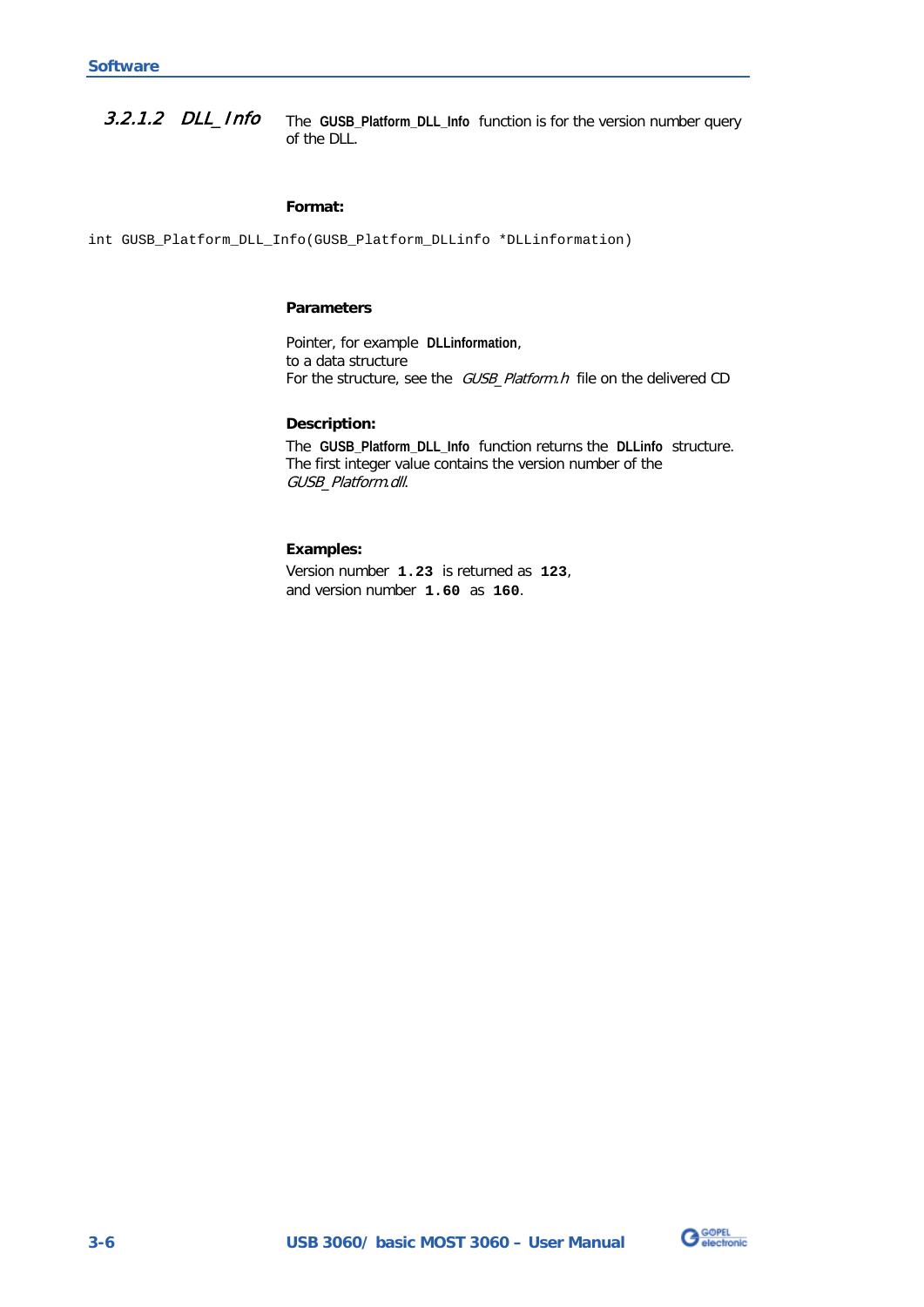#### <span id="page-20-0"></span>With the **GUSB\_Platform\_Write\_FIFO** function a command is sent to the **Controller**. 3.2.1.3 Write\_FIFO

#### **Format:**

```
int GUSB_Platform_Write_FIFO(unsigned int DeviceName,
                  unsigned int DeviceNumber,
                 t_USB_FIFO_Interface_Buffer *pWrite,
                 unsigned int DataLength)
```
#### **Parameters:**

**DeviceName**

Type of the addressed device (number declared in GUSB\_Platform\_def.h, for **USB 3060**/ **basic MOST 3060** = **18**)

#### **DeviceNumber**

Number of the addressed device. In the case several devices of the same type are connected, numbering is carried out according to their serial numbers in ascending order (the device with the LEAST serial number has always the **DeviceNumber 1**).

Pointer, for example **pWrite**, to the write data area

#### **DataLength**

Size of the storage area **pWrite** is pointing to, in bytes Data is consisting of **Command Header** and **Command Bytes** (currently max. **4096** bytes per command)

#### **Description:**

The **GUSB\_Platform\_Write\_FIFO** function sends a command to the **Controller**.

For the general structure, see the **General Firmware Notes** section of the **GOEPEL Firmware** document.

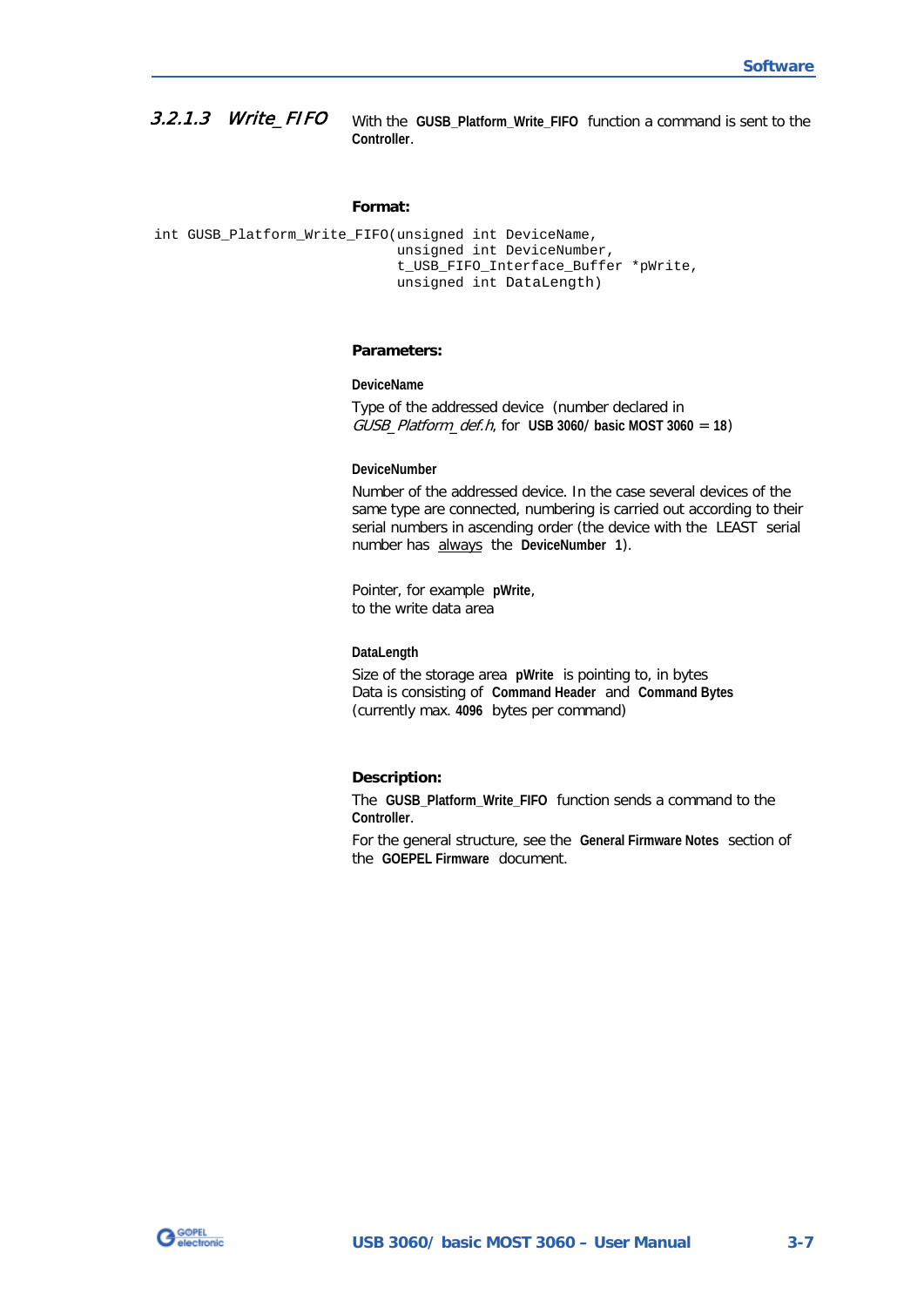<span id="page-21-0"></span>The **GUSB\_Platform\_Read\_FIFO** function is for reading a response from the **Controller**. 3.2.1.4 Read\_FIFO

#### **Format:**

int GUSB\_Platform\_Read\_FIFO(unsigned int DeviceName, unsigned int DeviceNumber, t\_USB\_FIFO\_Interface\_Buffer \*pRead, unsigned int \*DataLength)

#### **Parameters:**

#### **DeviceName**

Type of the addressed device (number declared in GUSB\_Platform\_def.h, for **USB 3060**/ **basic MOST 3060** = **18**)

#### **DeviceNumber**

Number of the addressed device. In the case several devices of the same type are connected, numbering is carried out according to their serial numbers in ascending order (the device with the LEAST serial number has always the **DeviceNumber 1**).

Pointer, for example **pRead**, to the reading buffer After successful execution of the function, there is the data in this reading buffer, consisting of **Response Header** and **Response Bytes** (currently max. **4096** bytes per response)

#### **DataLength**

Prior to function call: Size of the reading buffer in bytes (to be given) After function execution: Number of bytes actually read

#### **Description:**

The **GUSB\_Platform\_Read\_FIFO** function reads back the oldest response written by the **Controller**. In the case no response was received within the fixed **Timeout** of **100 ms**, the function returns NO error, but the **Number of bytes actually read** is **0** !!!

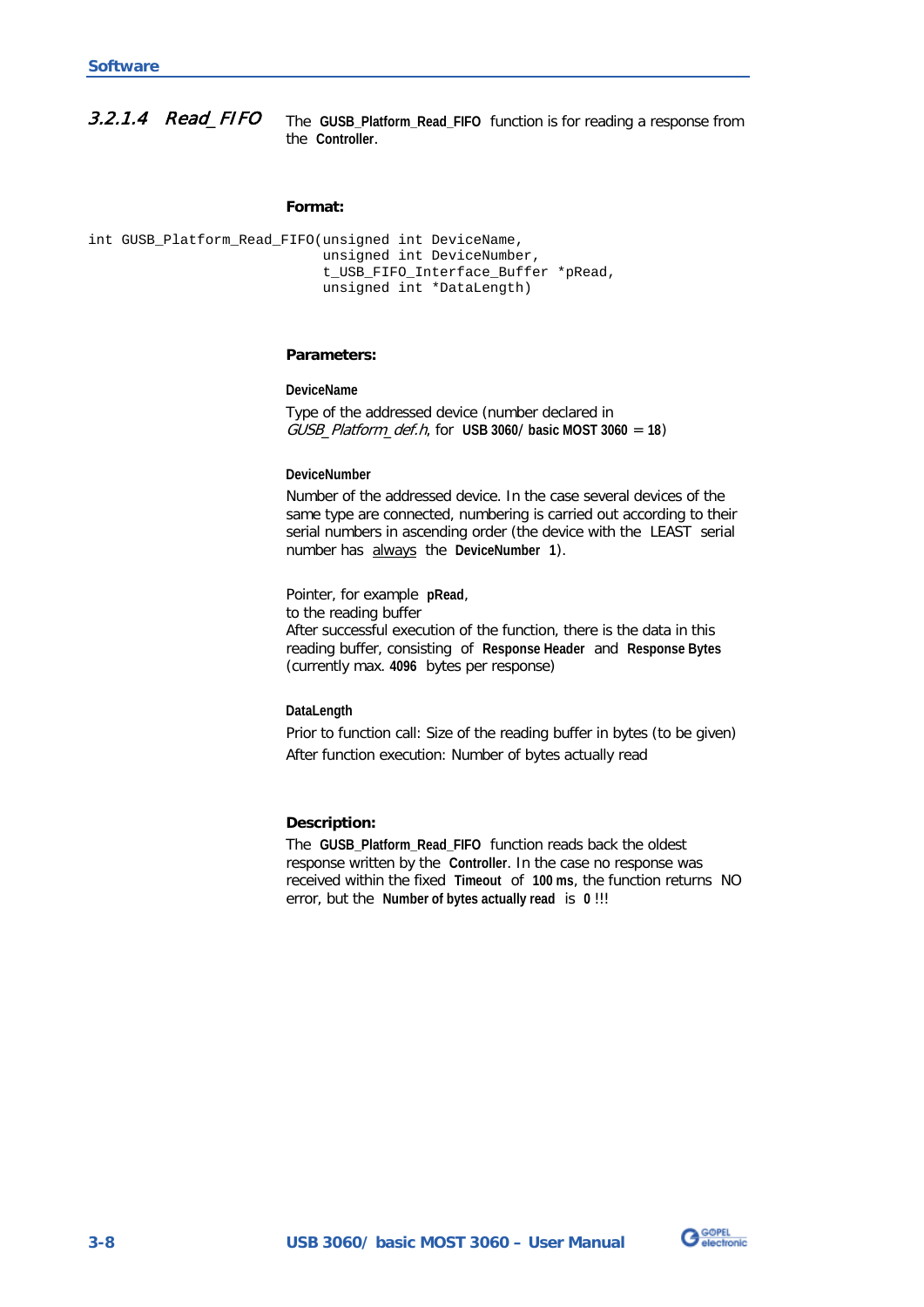#### <span id="page-22-0"></span>3.2.1.5 Read\_ FIFO\_Timeout

The **GUSB\_Platform\_Read\_FIFO\_Timeout** function is for reading a response from the **Controller** within the **Timeout** to be given.

#### **Format:**

```
int GUSB_Platform_Read_FIFO_Timeout(unsigned int DeviceName,
                         unsigned int DeviceNumber,
                        t_USB_FIFO_Interface_Buffer *pRead,
                        unsigned int *DataLength,
                        unsigned int Timeout)
```
#### **Parameters:**

#### **DeviceName**

Type of the addressed device (number declared in GUSB\_Platform\_def.h, for **USB 3060**/ **basic MOST 3060** = **18**)

#### **DeviceNumber**

Number of the addressed device. In the case several devices of the same type are connected, numbering is carried out according to their serial numbers in ascending order (the device with the LEAST serial number has always the **DeviceNumber 1**).

Pointer, for example **pRead**, to the reading buffer After successful execution of the function, there is the data in this reading buffer, consisting of **Response Header** and **Response Bytes** (currently max. **4096** bytes per response)

#### **DataLength**

Prior to function call: Size of the reading buffer in bytes (to be given) After function execution: Number of bytes actually read

#### **Timeout**

To be given in milliseconds (**500** as a standard value)

#### **Description:**

The **GUSB\_Platform\_Read\_FIFO\_Timeout** function reads back the oldest response written by the **Controller**. In the case no response was received within the **Timeout** to be given, the function returns NO error, but the **Number of bytes actually read** is **0** !!!

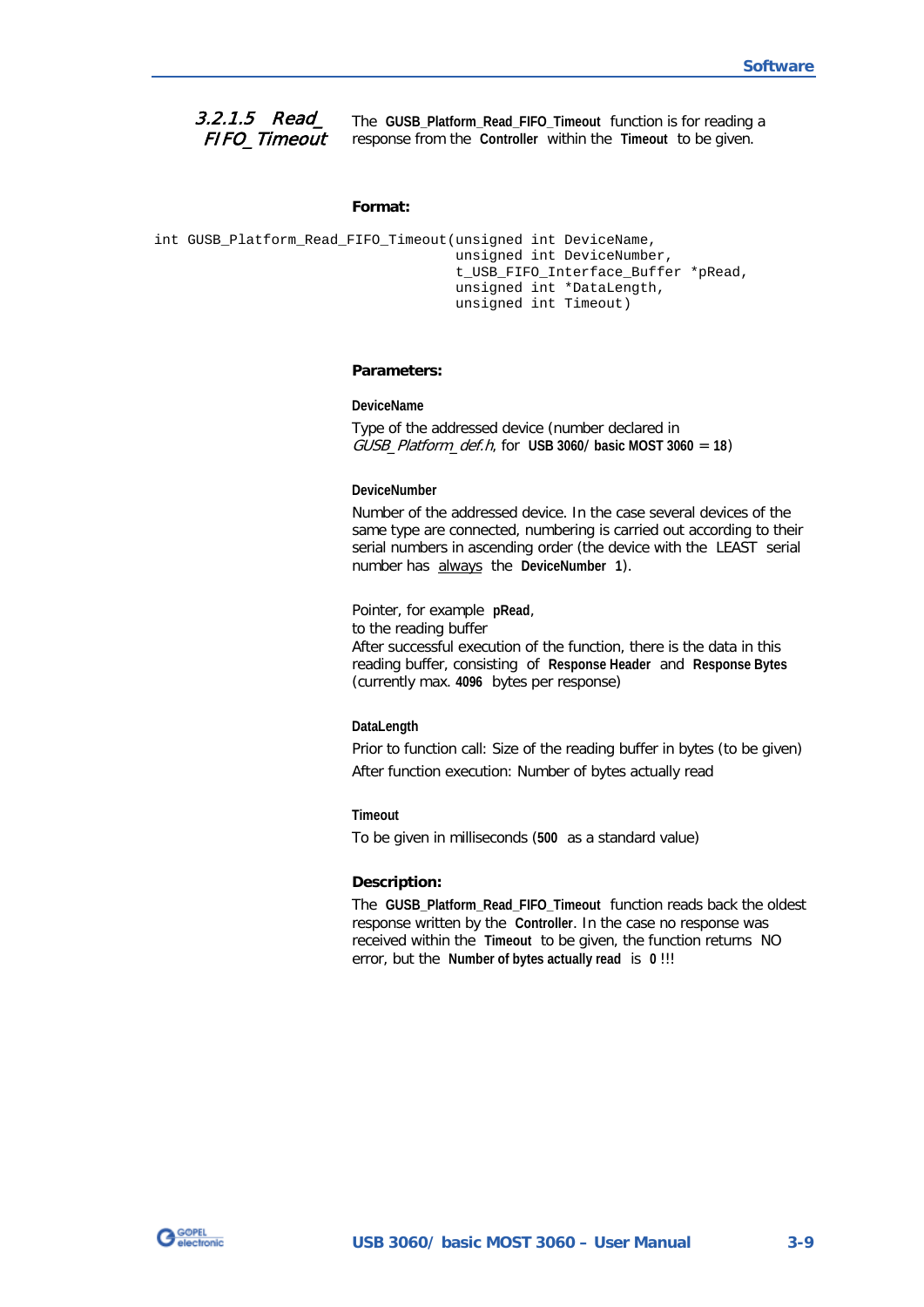#### <span id="page-23-1"></span><span id="page-23-0"></span>With the **GUSB\_Platform\_Write\_COMMAND** a configuration command is sent to the **USB Controller**. 3.2.1.6 Write\_ **COMMAND**

#### **Format:**

int GUSB\_Platform\_Write\_COMMAND(unsigned int DeviceName, unsigned int DeviceNumber, t\_USB\_COMMAND\_Interface\_Buffer \*pWrite, unsigned int DataLength)

#### **Parameters:**

**DeviceName**

Type of the addressed device (number declared in GUSB\_Platform\_def.h, for **USB 3060**/ **basic MOST 3060** = **18**)

#### **DeviceNumber**

Number of the addressed device. In the case several devices of the same type are connected, numbering is carried out according to their serial numbers in ascending order (the device with the LEAST serial number has always the **DeviceNumber 1**).

Pointer, for example **pWrite**, to the write data area

**DataLength**

Size of the storage area **pWrite** is pointing to, in bytes See also [USB Controller Control Commands](#page-27-0)  (currently max. **64** bytes per command)

#### **Description:**

The **GUSB\_Platform\_Write\_COMMAND** function sends a command to the **USB Controller**.

For the general structure, see the USB Controller Control Commands section.

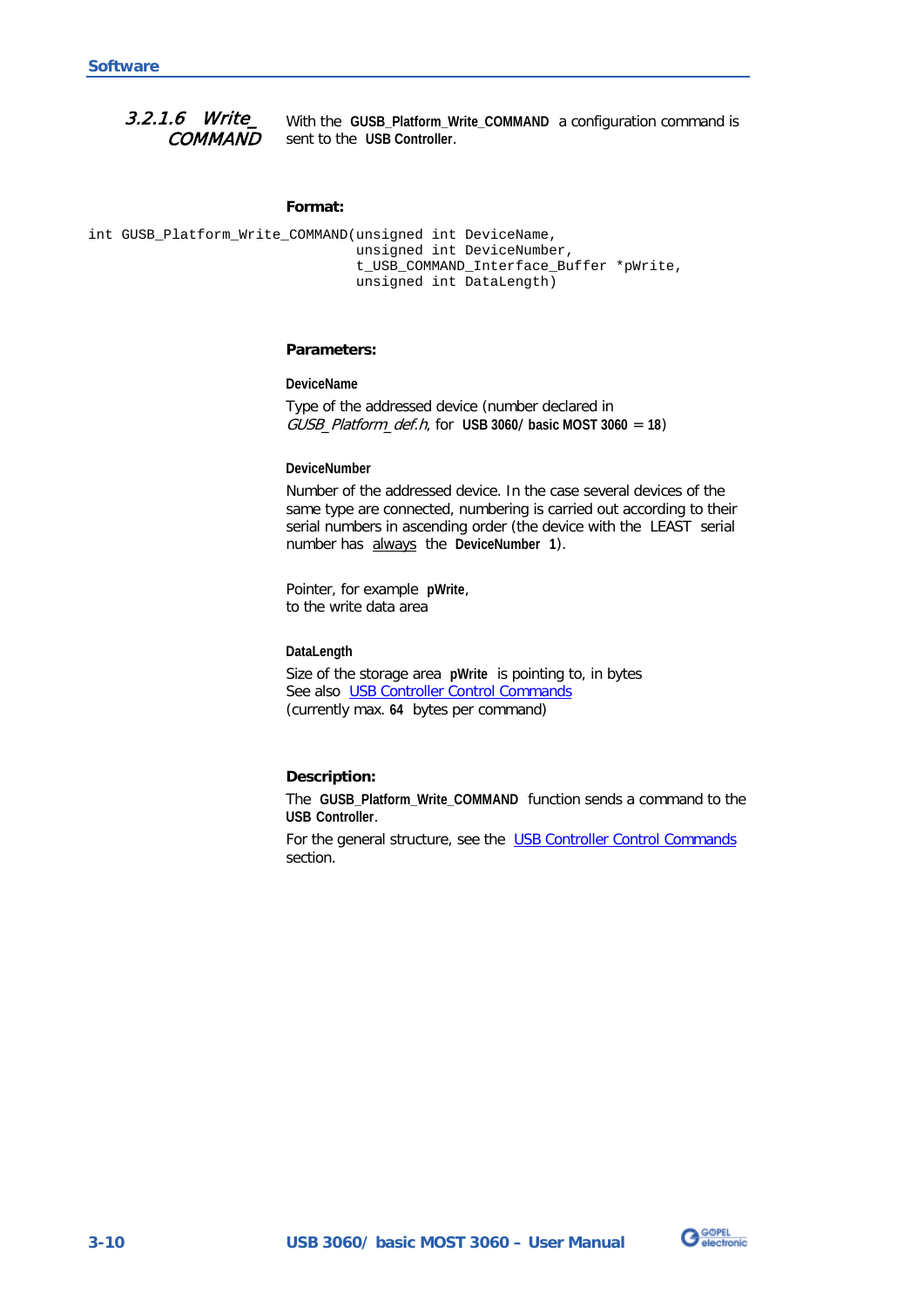#### <span id="page-24-0"></span>The **GUSB\_Platform\_Read\_COMMAND** function is for reading a response from the **USB Controller**. 3.2.1.7 Read\_ **COMMAND**

#### **Format**:

```
int GUSB Platform Read COMMAND(unsigned int DeviceName,
                    unsigned int DeviceNumber,
                   t_USB_COMMAND_Interface_Buffer *pRead,
                    unsigned int *DataLength)
```
#### **Parameters**:

#### **DeviceName**

Type of the addressed device (number declared in GUSB\_Platform\_def.h, for **USB 3060**/ **basic MOST 3060** = **18**)

#### **DeviceNumber**

Number of the addressed device. In the case several devices of the same type are connected, numbering is carried out according to their serial numbers in ascending order (the device with the LEAST serial number has always the **DeviceNumber 1**).

Pointer, for example **pRead**, to the reading buffer After successful execution of the function, there is the data in this reading buffer, consisting of **Response Header** and **Response Bytes** See also [USB Controller Control Commands](#page-27-0)  (currently min. **64** bytes per response)

#### **DataLength**

Prior to function call: Size of the reading buffer in bytes (to be given) After function execution: Number of bytes actually read

#### **Description:**

The **GUSB\_Platform\_Read\_COMMAND** function reads back the oldest response written by the **USB Controller**.

If several responses were provided by the **USB Controller**, up to two of these responses are written into the buffer of the **USB Controller**. More possibly provided responses get lost!

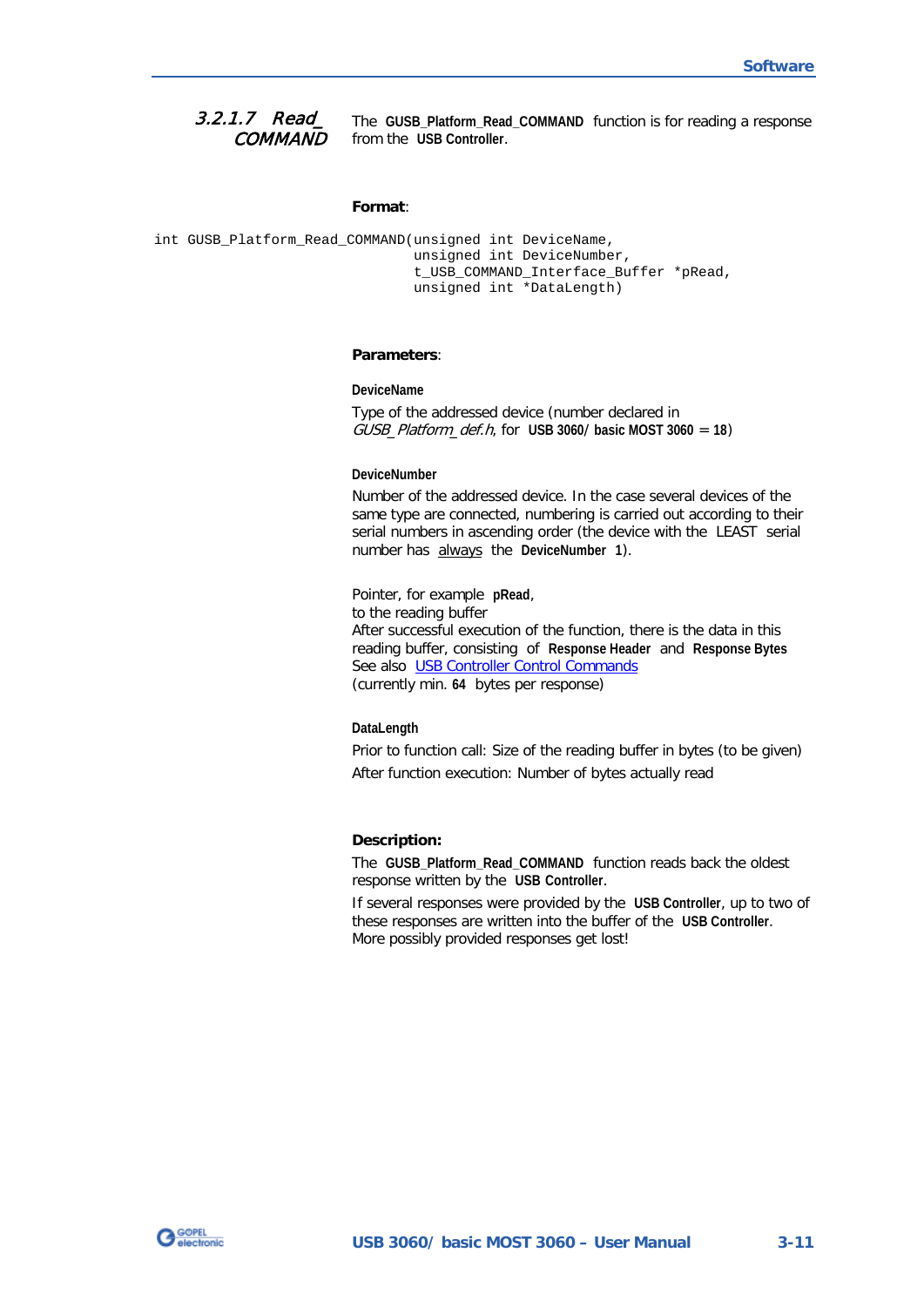<span id="page-25-1"></span><span id="page-25-0"></span>The **GUSB\_Platform\_Xilinx\_Version** function allows reading out the version of the loaded XILINX firmware. 3.2.1.8 Xilinx\_ Version

#### **Format:**

```
int GUSB_Platform_Xilinx_Version(unsigned int DeviceName,
                      unsigned int DeviceNumber,
                     unsigned int *Version)
```
#### **Parameters:**

**DeviceName**

Type of the addressed device (number declared in GUSB\_Platform\_def.h, for **USB 3060**/ **basic MOST 3060** = **18**)

#### **DeviceNumber**

Number of the addressed device. In the case several devices of the same type are connected, numbering is carried out according to their serial numbers in ascending order (the device with the LEAST serial number has always the **DeviceNumber 1**).

**Version**

XILINX software version

#### **Description:**

The **GUSB\_Platform\_Xilinx\_Version** function can be used to read out the version number of the software loaded to the FPGA.

#### **Example:**

Version number **2.34** is returned as **234**, version **2.60** as **260**.

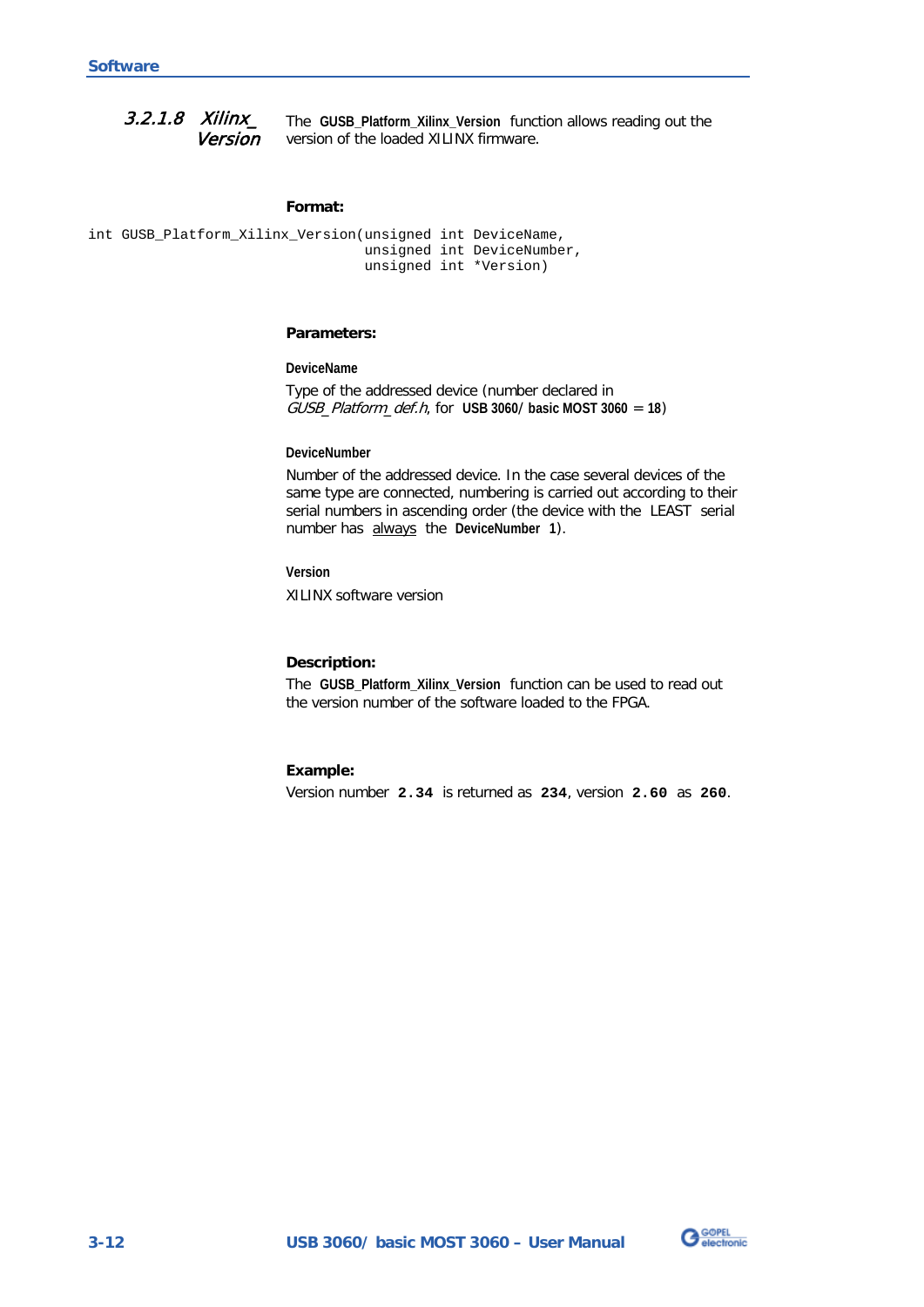## <span id="page-26-0"></span>**3.3 Programming with LabVIEW**

- <span id="page-26-1"></span>On the delivered CD there is a folder with VIs to call **USB 3060**/ **basic MOST 3060** devices under LabVIEW. The LabVIEW VIs use the functions of the **GOEPEL G-API** for this. 3.3.1 LabVIEW via G-API
- <span id="page-26-2"></span>On the delivered CD there is a folder with VIs to call **USB 3060**/ **basic MOST 3060** devices under LabVIEW. The functions described in the **Windows Device Driver** section are used for this. 3.3.2 LLB using the Windows Device Driver

## <span id="page-26-3"></span>**3.4 Further GOEPEL Software**

**PROGRESS**, **Program Generator** and **myCAR** of **GOEPEL electronic** are comfortable programs for testing with GOEPEL hardware. Please refer to the corresponding Software Manuals to get more information regarding these programs**.**

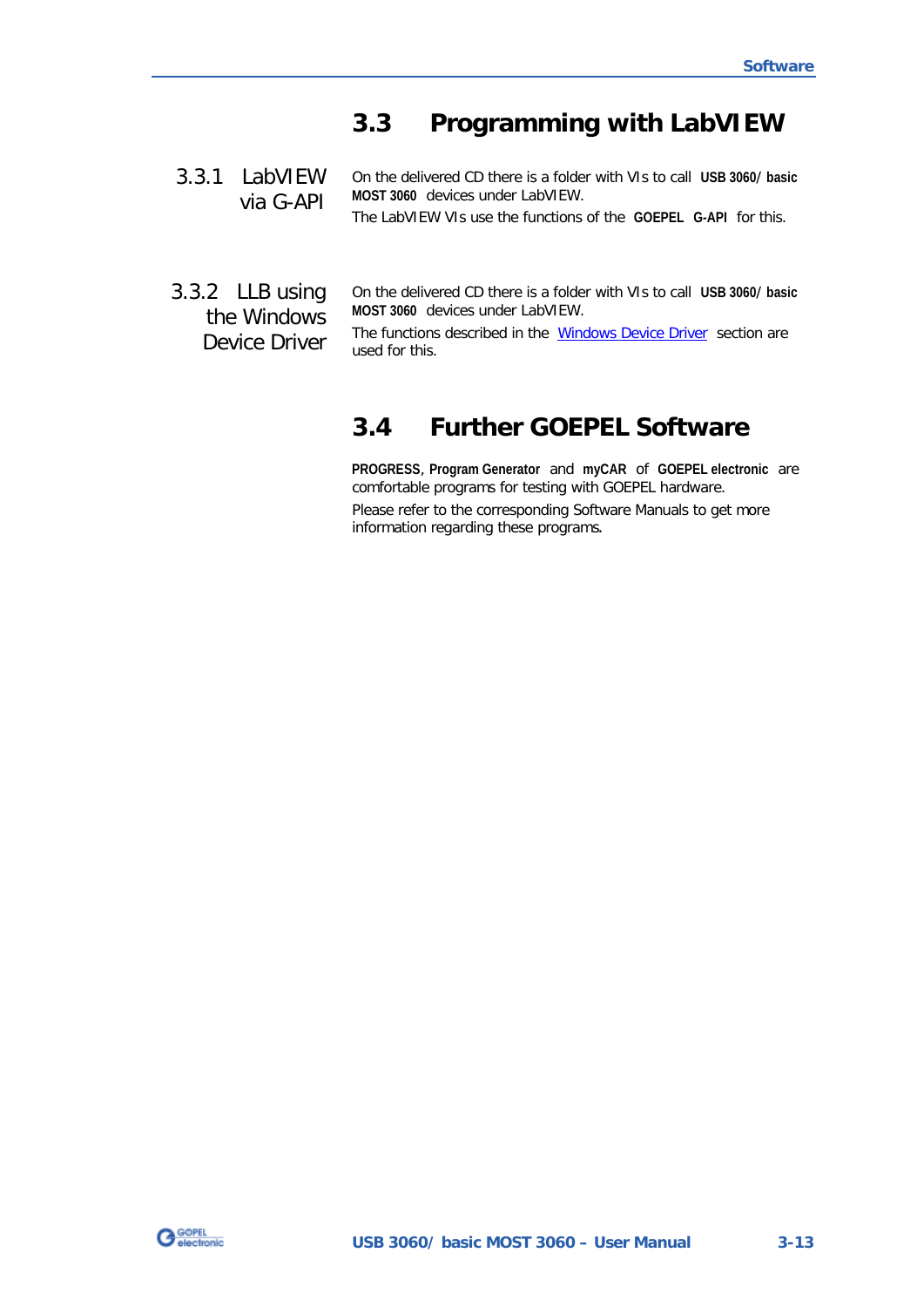## <span id="page-27-0"></span>**3.5 USB Controller Control Commands**

The **USB Controller** is responsible for connecting the **USB 3060**/ **basic MOST 3060** device to the PC via USB 2.0. Messages (generally USB commands) required for configuration can be sent to this **USB Controller**.

<span id="page-27-1"></span>A USB command consists of four bytes **Header** and the **Data** (but **Data** is NOT required for all USB commands!). The header of a USB command has the following structure: 3.5.1 USB Command Structure

| ou ucturc      |                  |                                              |
|----------------|------------------|----------------------------------------------|
| Byte number    | Indication       | Contents                                     |
| 0              | <b>StartByte</b> | $0x23$ (" $#$ " ASCII character)             |
|                | Command          | (0x)<br>used codes according to USB Commands |
| $\overline{2}$ | reserved         | 0x00                                         |
| 3              | reserved         | 0x00                                         |

<span id="page-27-2"></span>Same as a USB command, also the USB response consists of four bytes **Header** and the **Data** (but **Data** is NOT returned by all USB commands!). 3.5.2 USB Response **Structure** 

The header of a USB response has the following structure:

| Byte number | Indication       | Contents                              |
|-------------|------------------|---------------------------------------|
|             | <b>StartByte</b> | 0x24                                  |
|             | Command          | (0x)                                  |
|             |                  | used codes according to USB Commands  |
|             | Length           | Length depending on the command       |
|             | ErrorCode        | Returns the error code of the command |

<span id="page-27-3"></span>

|  | 3.5.3 USB At present there is only the READ_SW_VERSION USB command |  |
|--|--------------------------------------------------------------------|--|
|  | Commands available.                                                |  |

| Command | Indication      | Description                                              |  |
|---------|-----------------|----------------------------------------------------------|--|
| 0x04    | READ SW VERSION | Provides the firmware version of the USB Controller      |  |
|         |                 | Response:                                                |  |
|         |                 | Byte 4: low byte of generic software version             |  |
|         |                 | Byte 5: high byte of generic software version            |  |
|         |                 | Byte 6: low byte of software version of functional part  |  |
|         |                 | Byte 7: high byte of software version of functional part |  |